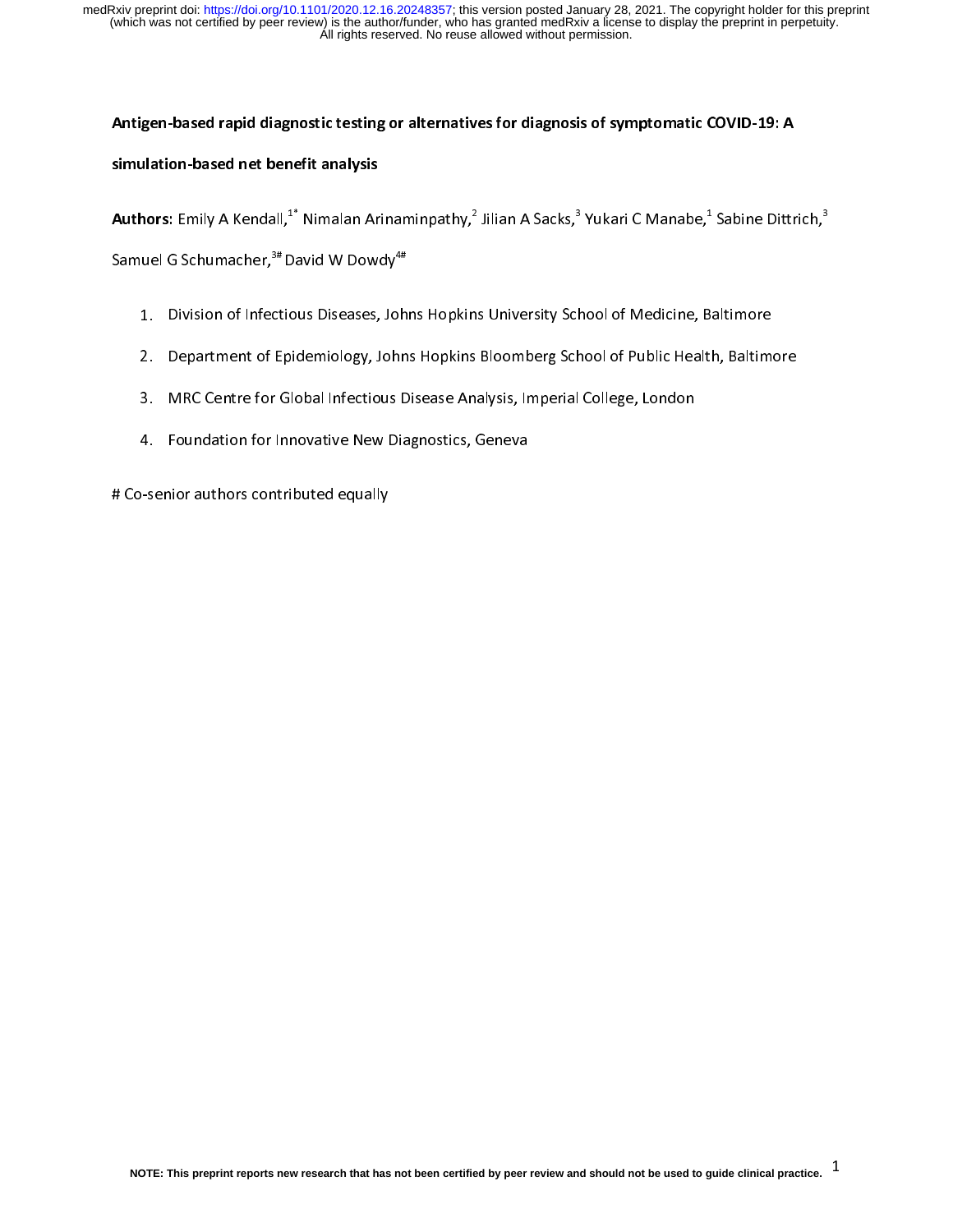### Abstract

Background: SARS-COVID-19 rapidly and at low cost; however, lower sensitivity than nucleic acid amplification tests (NAAT<br>has limited adoption of Ag-RDT in clinical settings.<br>Methods: We compared Ag-RDT, NAAT, and clinical The limited adoption of Ag-RDT in clinical settings.<br>COVID-19 among the compared Ag-RDT, NAAT, and clinical judgment alone for diagnosing COVID-19 among<br>symptomatic patients. We considered two scenarios: a high-prevalence Methods: We compared Ag-RDT, NAAT, and clinical symptomatic patients. We considered two scenarion NAAT turnaround, and a lower-prevalence outpation simulated transmission from cases and contacts are transmission, and case Symptomatic patients. We considered two scenarios: a high-prevalence hospital setting with 24-hour<br>NAAT turnaround, and a lower-prevalence outpatient setting with 3-day NAAT turnaround. We<br>simulated transmission from cases Symptomate patients. We considered the considered the patients in particular patients. We simulated transmission from cases and contacts and relationships between time, viral burden, transmission, and case detection. We us Simulated transmission from cases and contacts and relationships between time, viral burden,<br>transmission, and case detection. We used decision curve analysis to compare the net benefit o<br>diagnostic approaches relying on A

stransmission, and case detection. We used decision curve analysis to compare the net benefit or diagnostic approaches relying on Ag-RDT versus NAAT.<br>Results: Greater net benefit was achieved with Ag-RDT than NAAT in the o diagnostic approaches relying on Ag-RDT versus NAAT.<br>The sexults: Greater net benefit was achieved with Ag-RDT than NAAT in the outpatient setting, as lo<br>NAAT turnaround time was longer than one day. NAAT was predicted to Results: Greater net benefit was achieved with Ag-RDT<br>NAAT turnaround time was longer than one day. NAAT<br>Ag-RDT in the hospital setting, unless NAAT turnaround<br>data-consistent variation in Ag-RDT performance, empi<br>other mo MAAT turnaround time was longer than one day. NAAT was predicted to offer greater net benefit than Ag-RDT in the hospital setting, unless NAAT turnaround times exceeded 2 days. Findings were robust to data-consistent varia NAAT TURNAT TURNAT TURNAT TURNAT TURNAT TURNAT TURNAT TURNAT TURNAT TURNAT TURNAT TURNAT TURNAT TURNAT TURNAT<br>Ag-RDT in the hospital setting, unless NAAT turnaround times exceeded 2 days. Findings were robust to<br>data-consi Agricular consistent variation in Ag-RDT performance, empiric isolation practices, duration of symptoms, and<br>other model parameters. Both tests provided greater benefit than management based on clinical<br>judgment alone, unl data-consistent variation in an agement based on clinical<br>independent alone, unless the available interventions carried minimal harm and could be provided at full<br>intensity to all patients in whom COVID-19 diagnosis was co

Judgment alone, unless the available interventions carried minimal harm and could be provided at<br>intensity to all patients in whom COVID-19 diagnosis was considered.<br><u>Conclusions:</u> Ag-RDT may provide greater net benefit th judgment alone, unless the available intervention and considered.<br>Intensity to all patients in whom COVID-19 diagnosis was considered.<br><u>Conclusions:</u> Ag-RDT may provide greater net benefit than NAAT for diagnosis of sympto Conclusions: Ag-RDT may provide greater net benefit than NAAT for d<br>in outpatient settings when NAAT turnaround times are longer than o<br>testing strategy for hospitalized patients, especially those with prolon<br>**Keywords:** S Conclusions: A Text in outpatient settings when NAAT turnaround times are longer than one day. NAAT is likely the optimal<br>testing strategy for hospitalized patients, especially those with prolonged symptoms prior to admiss

in outpatient setting strategy for hospitalized patients, especially those with prolonged symptoms prior to admission.<br> **Keywords:** SARS-CoV-2, Diagnostic Tests, Symptomatic outpatients, Hospitals, Rapid antigen tests,<br>
Si teywords: SARS-CoV-2, Diagnostic Tests, Symptomatic outpatients, Hospitals, Rapid antigen tests,<br>Simulation, Decision curve analysis<br>Introduction<br>Accurate diagnosis of COVID-19 can guide clinical management; reduce transmi

### Introduction

Keywords: SARS-CoV-2, Diagnostic Tests, Symptomatic outpatients, Hospitals, Rapid antigen tests,<br>Simulation, Decision curve analysis<br>Introduction<br>Accurate diagnosis of COVID-19 can guide clinical management; reduce transmi Introduction<br>Accurate diagnosis of COVID-19 car<br>appropriate allocation of resources<br>including low- and middle-income c<br>outbreaks – efforts to diagnose COV Appropriate allocation of resources for isolation, contact tracing, and treatment. In many settings<br>including low- and middle-income countries (LMICs) as well as high-income countries with large<br>outbreaks – efforts to diag including low- and middle-income countries (LMICs) as well as high-income countries with large<br>outbreaks – efforts to diagnose COVID-19 using nucleic acid amplification tests (NAATs) frequently<br>exceed capacity.<sup>1–3</sup> outbreaks – efforts to diagnose COVID-19 using nucleic acid amplification tests (NAATs) frequent<br>exceed capacity.<sup>1-3</sup><br>exceed capacity.<sup>1-3</sup>  $\mathsf{exceed\, capacity.}^\mathsf{1--3}$ exceed capacity.<sup>1–3</sup><br>Apple of the control<br>of the control of the control of the control of the control of the control of the control of the control of the<br>Apple control of the control of the control of the control of the c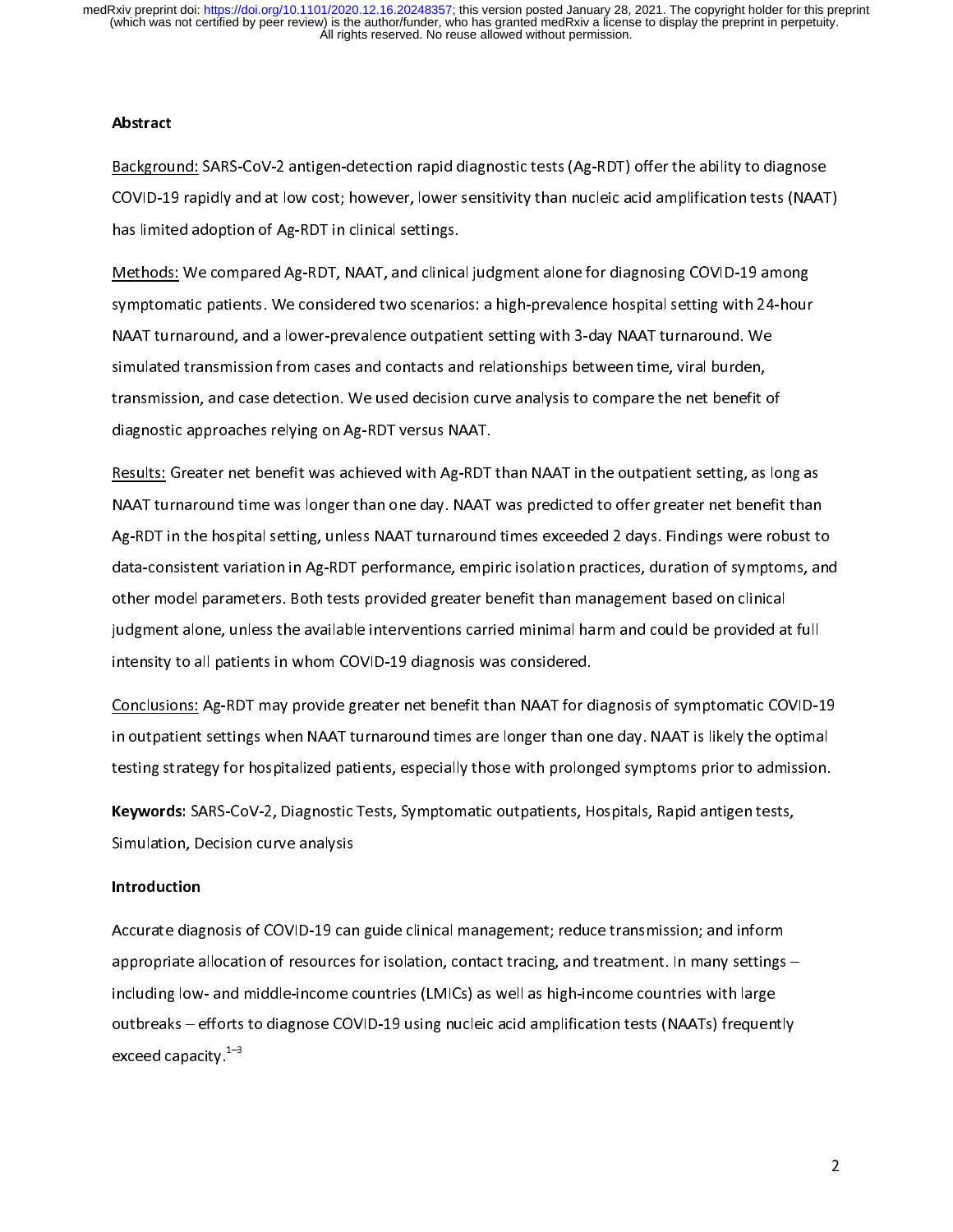Antigen-detection rapid angularity respectively, and suppose input than the material repertomers of<br>
in minutes without centralized laboratory infrastructure. Thus, they could facilitate higher volumes of<br>
testing and prov in minutes without centralized laboratory, minutes with compyring the setting and provide rapid results while relieving strains on laboratory capacity. Ag-RDTs are, however, less sensitive than NAATs. Some experts have arg less sensitive than NAATs. Some experts have argued that all SARS-CoV-2 testing must be highly<br>sensitive, <sup>4,5</sup> while others advocate less sensitive testing primarily for community-level surveillance. <sup>6</sup><br>Recognizing the sensitive, <sup>4,5</sup> while others advocate less sensitive testing primarily for community-level surveillan<br>Recognizing the limited capacity for NAAT in many settings, WHO and national public health age<br>have issued target prod sensitive, <sup>4,5</sup> while others advocate less sensitive testing primarily for community-level surveillance.<sup>8</sup><br>Recognizing the limited capacity for NAAT in many settings, WHO and national public health agencie<br>have issued ta  $\begin{array}{c} \n \text{if } \mathbf{0} \text{ is } \mathbf{0} \text{ is } \mathbf{0} \text{ is } \mathbf{0} \text{ is } \mathbf{0} \text{ is } \mathbf{0} \text{ is } \mathbf{0} \text{ is } \mathbf{0} \text{ is } \mathbf{0} \text{ is } \mathbf{0} \text{ is } \mathbf{0} \text{ is } \mathbf{0} \text{ is } \mathbf{0} \text{ is } \mathbf{0} \text{ is } \mathbf{0} \text{ is } \mathbf{0} \text{ is } \mathbf{0} \text{ is } \mathbf{0} \text{ is } \mathbf{0} \text$ have issued target product profiles for Ag-RDTs<sup>7</sup> and interim guidance for their use in select<br>circumstances. <sup>8-10</sup> Meanwhile, a global partnership has begun to manufacture and distribute 120 milli<br>Ag-RDTs in LMICs.<sup>11</sup><br>

have issued target product profiles for Ag-RDTs'<br>circumstances.<sup>8-10</sup> Meanwhile, a global partnersl<br>Ag-RDTs in LMICs.<sup>11</sup><br>As Ag-RDTs become more broadly available, it is<br>implementing Ag-RDTs would be preferable to runderst and interims guidance for them are in select<br>hip has begun to manufacture and distribute<br>important to understand the conditions under<br>elying on NAAT and/or clinician judgment alerticity and specificity) with other consider circumstances.<sup>812</sup> Meanwhile, a global partnership has begun to manufacture and distribute 120 million Ag-RDTs in LMICs.<sup>11</sup><br>As Ag-RDTs become more broadly available, it is important to understand the conditions under whi Ag-RDTs in LMICs.<sup>11</sup><br>As Ag-RDTs become<br>implementing Ag-RD<br>understanding must<br>turnaround time and<br>making by quantifyin As Ag-RDTs would be preferable to relying on NAAT and/or clinician judgment alone. This understanding must balance accuracy (i.e., sensitivity and specificity) with other considerations such a turnaround time and the likel inderstanding must balance accuracy (i.e., sensitivity and specificity) with other considerations such a<br>turnaround time and the likely response to a positive (or negative) diagnosis. We sought to aid decision<br>making by qu understanding must balance accuracy (i.e., sensitive, must permany), must be considered and accuracy turnaround time and the likely response to a positive (or negative) diagnosis. We sought to aid decision-<br>making by quant inpatient and outpatient settings. inpatient and outpatient settings.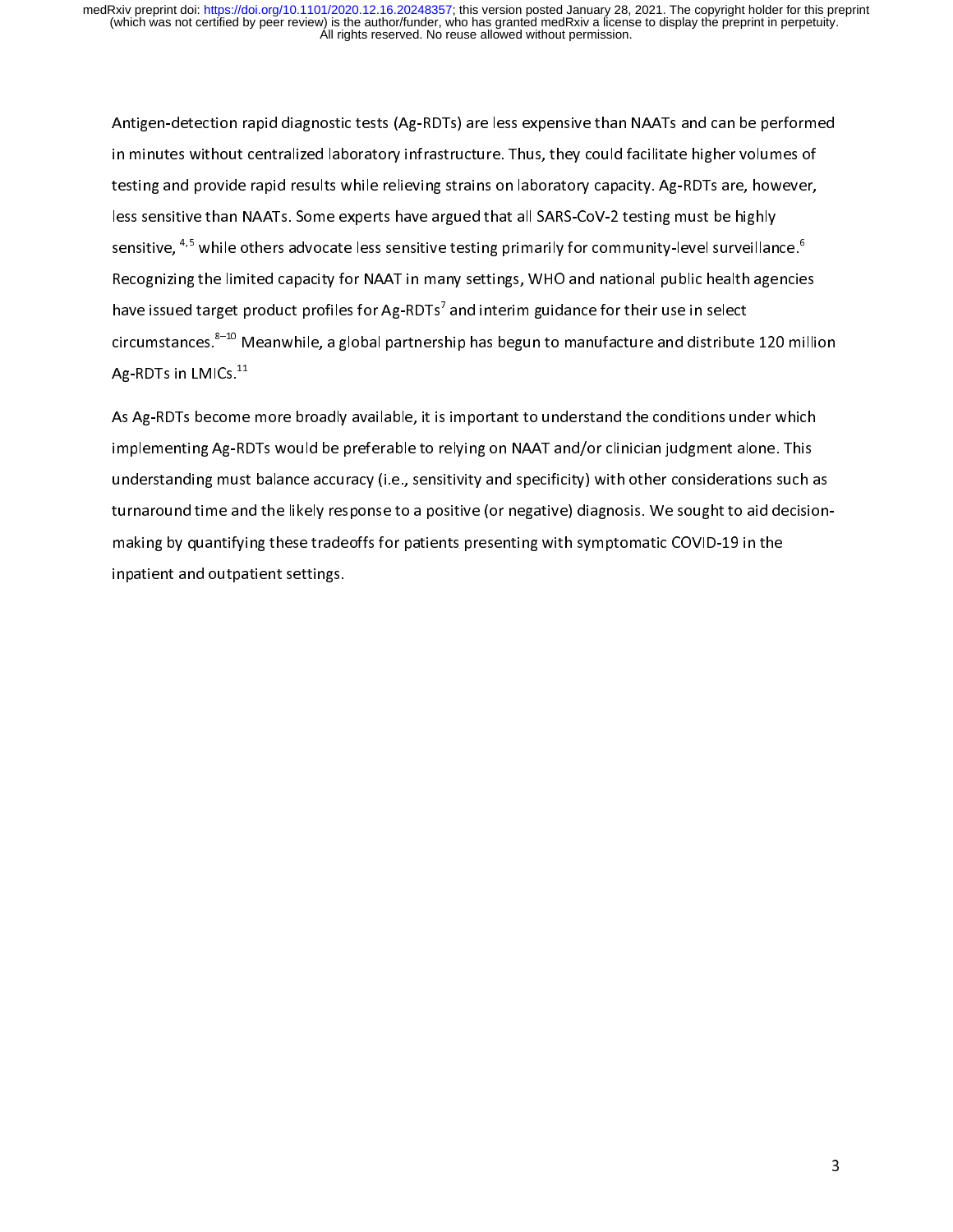### Methods

We develo<br>Point-of-c<br>point-of-c<br>parameter<br>regarding point-of-care Ag-RDT, centralized (e.g., hospital-based) NAAT, and clinical judgment (i.e., without<br>virological testing) among individuals presenting with symptoms suggestive of COVID-19. We<br>parameterized the model using p point-of-care Ag-RDT, centralized (e.g., hospital-based), i.e. and clinical-geographs (i.e., minister virtological testing) among individuals presenting with symptoms suggestive of COVID-19. We parameterized the model usin parameterized the model using published data (and assumptions, where published data did n<br>regarding SARS-CoV-2 viral dynamics, clinical features of COVID-19, and diagnostic assay perfor-<br>The model accounts for the followin parameterized in the model and arm of published the model (and assumption) inter-published data data data data<br>regarding SARS-CoV-2 viral dynamics, clinical features of COVID-19, and diagnostic assay performance.<br>The model regarding Same Sare Tartata, Jaman Sare Tartata (Tartata Sare Tartata Sare Tartata Sare Tartata Sare Tartata T<br>The model accounts for the following aspects of disease dynamics and diagnostic testing (Figure 1): (1)<br>time- d time- dependent transmission from index cases and their contacts (Figure 1A); (2) variable timing of<br>clinical presentation; (3) non-uniform distribution of peak viral burden across the population (Figure 1B<br>(4) correlatio timical presentation; (3) non-uniform distribution of peak viral burden across the population (Figure (4) correlation of viral burden with both assay sensitivity (Figure 1B, dotted horizontal lines) and infectivity (eAppen clinical presentation; (3) non-annihorm distribution peak viral burden across the population; (3) as 23),<br>(4) correlation of viral burden with both assay sensitivity (Figure 1B, dotted horizontal lines) and<br>infectivity (eA (4) correlation of viral burden with both assay-dependent decline in sensitivity with time since<br>symptom onset (Figure 1C).<br>Simulated patient populations and testing strategies<br>We senarately simulated two symptomatic patie

symptom onset (Figure 1C).<br>Simulated patient populations and testing strategies<br>We separately simulated two symptomatic patient populations: patients with moderate-to-seve<br>illness in a bosnital setting (of whom 40% were as symptom onset (Figure 22).<br>Simulated patient population<br>We separately simulated twillness in a hospital setting (consete). eri<br>|<br>|<br>| We separately simulated two symptomatic patient populations in a hospital setting (of whom 40% were assum people in an outpatient setting (assuming that 10% h<br>two settings included a longer turnaround time for N<br>3 days for illness in a hospital setting (of whom 40% were assumed to have COVID-19), and mildly symptomat<br>people in an outpatient setting (assuming that 10% have COVID-19<sup>12</sup>). Other differences between t<br>two settings included a lon people in an outpatient setting (assuming that 10% have COVID-19<sup>12</sup>). Other differences between the<br>two settings included a longer turnaround time for NAAT in the outpatient setting (1 day in the hospit<br>3 days for outpati people in an outpatient setting (assuming that 10% have COVID-19<sup>22</sup>). Other differences between the<br>two settings included a longer turnaround time for NAAT in the outpatient setting (1 day in the hospit<br>3 days for outpati the hospital setting, a longer duration of presumptive isolation while awaiting a diagnostic result<br>in the hospital setting, a longer duration of symptoms before presentation in the hospital setting, and a<br>greater value pl 3 days for outpatients<sup>19,21</sup>), a greater amount of presumptive isolation while awaiting a diagnostic result<br>in the hospital setting, a longer duration of symptoms before presentation in the hospital setting, and a<br>greater

greater value placed on clinical improvement in the hospital setting versus reduction of transmission in<br>the outpatient setting; details in eAppendix. These features were all evaluated in sensitivity analyses.<br>We also mode greate outpatient setting; details in eAppendix. These features were all evaluated in sensitivity analyses.<br>We also modeled several differences between NAAT and Ag-RDT, based on available data from<br>published studies and pr the outpatient setting; a station of perimum interaction of the outpatient setting; analyses<br>We also modeled several differences between NAAT and Ag-RDT, based on available data from<br>published studies and preprints. Ag-RDT published studies and preprints. Ag-RDT was assumed to have lower initial sensitivity (85% relat<br>NAAT at illness onset, Figure 2B and eAppendix Table A1) but faster turnaround time (3 hours, v<br>to 3 days for NAAT). The mode published studies and preprinting the contracted to have lower initial sensitivity, (exceptions of NAAT at illness onset, Figure 2B and eAppendix Table A1) but faster turnaround time (3 hours, versus is<br>to 3 days for NAAT) NAAT AT INTERTATION IN EXPLORATION INTERFERING INTERFERING IN A LIMITATION INTERFERING ORDER TO A BARY SERVER E<br>The Saddys for NAAT). The modeled decline in assay sensitivity with time since symptom onset was also<br>faster f faster for Ag-RDT than for NAAT (Figure 1C).<br>The model of models with the models with time since symptom on since symptom on since symptom on since symptom on since symptom on since symptom on since symptom on since sympto faster for  $\mathcal{C}$  and  $\mathcal{C}$  and  $\mathcal{C}$ .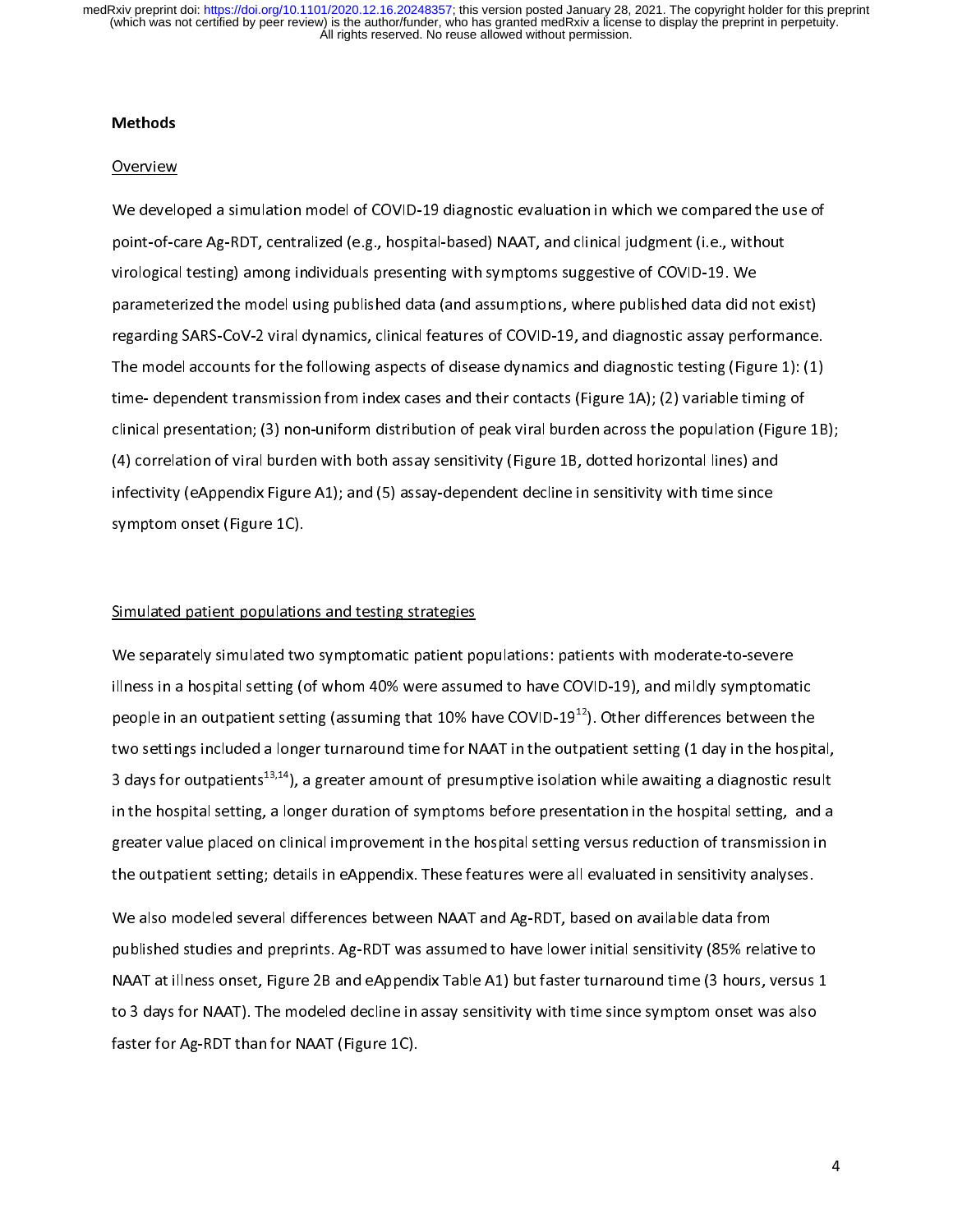In addition to comparing Ag-RDT to NAAT, we compared both virological assays to two clinical (i.e., nonas isolation, treatment, or contact notification and quarantine) to all patients for whom COVID-19<br>diagnoses were considered, or a "clinician judgment" approach with intervention for those patients<br>whom clinicians deemed m diagnoses were considered, or a "clinician judgment" approach with intervention for those patient<br>whom clinicians deemed most likely to have COVID-19. Clinician judgment was estimated to have {<br>sensitivity (comparable, at whom clinicians deemed most likely to have COVID-19. Clinician judgment was estimated to have 80<br>sensitivity (comparable, at the time of clinical presentation, to the proportion of patients detectable<br>NAAT), with correspon which comparable, at the time of clinical presentation, to the proportion of patients detectable by<br>NAAT), with corresponding 50% specificity<sup>15</sup> (compared to 99.5% and 99%, respectively, for NAAT and<br>Ag-RDT, eAppendix Tab NAAT), with corresponding 50% specificity<sup>15</sup> (compared to 99.5% and 99%, respectively, for NAAT and<br>Ag-RDT, eAppendix Table A1). Due to the absence of virological confirmation, we assumed that clinical<br>diagnoses may resul NAAT), with corresponding 50% specificity<sup>15</sup> (compared to 99.5% and 99%, respectively, for NAAT and NAAT), with corresponding 50% specificity<sup>52</sup> (compared to 99.5% and 99%, respectively, for NAAT and Ag-RDT, eAppendix Table A1). Due to the absence of virological confirmation, we assumed that clinica<br>diagnoses may result Agric A). Duppendix Table Table and absolute Confirmation, the absolution, less case<br>reporting or contact notification, or more circumspect clinical management – and therefore reduced<br>benefit or harm of intervention (by 25 diagnonum examples are provided in a management – and therefore redurdenefit or harm of intervention (by 25% in the primary analysis), compared to virological diagnosm<br>ande using Ag-RDT or NAAT.<br>For directness of compariso

benefit or harm of intervention (by 25% in the primary analysis), compared to virological diagnoses<br>made using Ag-RDT or NAAT.<br>For directness of comparison, we assumed that only a single diagnostic approach would be used i benefit or harm of intervention (b) 25% in the primary analysis), compared to virological angulation<br>made using Ag-RDT or NAAT.<br>For directness of comparison, we assumed that only a single diagnostic approach would be used E are directness of comparison,<br>given setting and patient poplevaluation.<br>Simulated SARS CoV 2 transm For an extrins of comparison, as are antenna, a single angles only a single comparison of the initeration and patient population.<br>Evaluation.<br>Simulated SARS-CoV-2 transmission dynamics and diagnosis<br>Our model stochasticall

given setting and patient population, with the internal patient population, and diagnosis contacts and their contacts stratification in the index cases and their contacts relative to the index cases' symptom opes! (Figure Simulated S<br>Simulated S<br>Our model s<br>contacts, re ؟<br>-<br>|}<br>|} Simulated States Cournal Cournal Cournal Cournal Cournal Cournal Cournal Cournal Cournal Cournal Cournal Court<br>Contacts, relative to the index cases' symptom onset (Figure<br>accounted for pre-symptomatic transmission, <sup>16–18</sup> contacts, relative to the index cases' symptom onset (Figure 1a; details in eAppendix). The mode<br>accounted for pre-symptomatic transmission,  $^{16-18}$  delays between symptom onset and clinical<br>presentation,  $^{19-21}$  part accounted for pre-symptomatic transmission,  $16-18$  delays between symptom onset and clinical<br>presentation,  $19-21$  partial isolation while awaiting test results, and more stringent (but imperfect)<br>isolation and contact t

accounted for pre-symptomatic transmission, <sup>16–18</sup> delays between symptom onset and clinical<br>presentation,<sup>19–21</sup> partial isolation while awaiting test results, and more stringent (but imperfec<br>isolation and contact trac presentation, partial isolation while awaiting test results, and more stringent (but imperfect)<br>isolation and contact tracing/quarantine once a COVID-19 diagnosis was made.<sup>22,23</sup><br>We assumed that peak upper-airway viral bu isolation and contact tracing/quarantine once a COVID-19 diagnosis was made.<sup>22,23</sup><br>We assumed that peak upper-airway viral burden coincided with the onset of symp<br>normally distributed in the population (Figure 1b),<sup>24,25</sup> infections were detected had higher viral burdens than those not detected by the same assay on the normally distributed in the population (Figure 1b),<sup>24,22</sup> and that both diagnostic sensitivity and infectivity<br>were functions of this viral burden. Specifically, based on observed relationships between NAAT cycle<br>threshol were functions of this share functions, the same of the models,<sup>6</sup> we assumed a log-linear relationship between peak viral burden and peak infectivity, above a minimum threshold of 10<sup>3</sup> viral genome copies. We also assume threshold, viral culture, and infectivity,<sup>19,26</sup> <sup>20</sup> and similar to other models,<sup>8</sup><br>relationship between peak viral burden and peak infectivity, above a minir<br>genome copies. We also assumed that for both Ag-RDT and NAAT num threshold of 10<sup>3</sup> vira<br>ients whose SARS-CoV-2<br>I by the same assay on the<br>h infectivity, cases who co relationship between peak viral burden and peak infectivity, above a minimum threshold of 10°<br>genome copies. We also assumed that for both Ag-RDT and NAAT, the patients whose SARS-Co\<br>infections were detected had higher vi /-2<br>n the<br>าง coเ infections were detected had higher viral burdens than those not detected by the same assay on th<br>same day of illness (Figure 1b). Thus, since viral burden was correlated with infectivity, cases who c<br>covers whose SARS-Cov infectivity, cases who couse of illness (Figure 1b). Thus, since viral burden was correlated with infectivity, cases who couse of detections of the same detection of the same assame as  $\epsilon$ same day of illness (Figure 1b). Thus, since viral burden was correlated with infectivity,  $\rho$  cases who could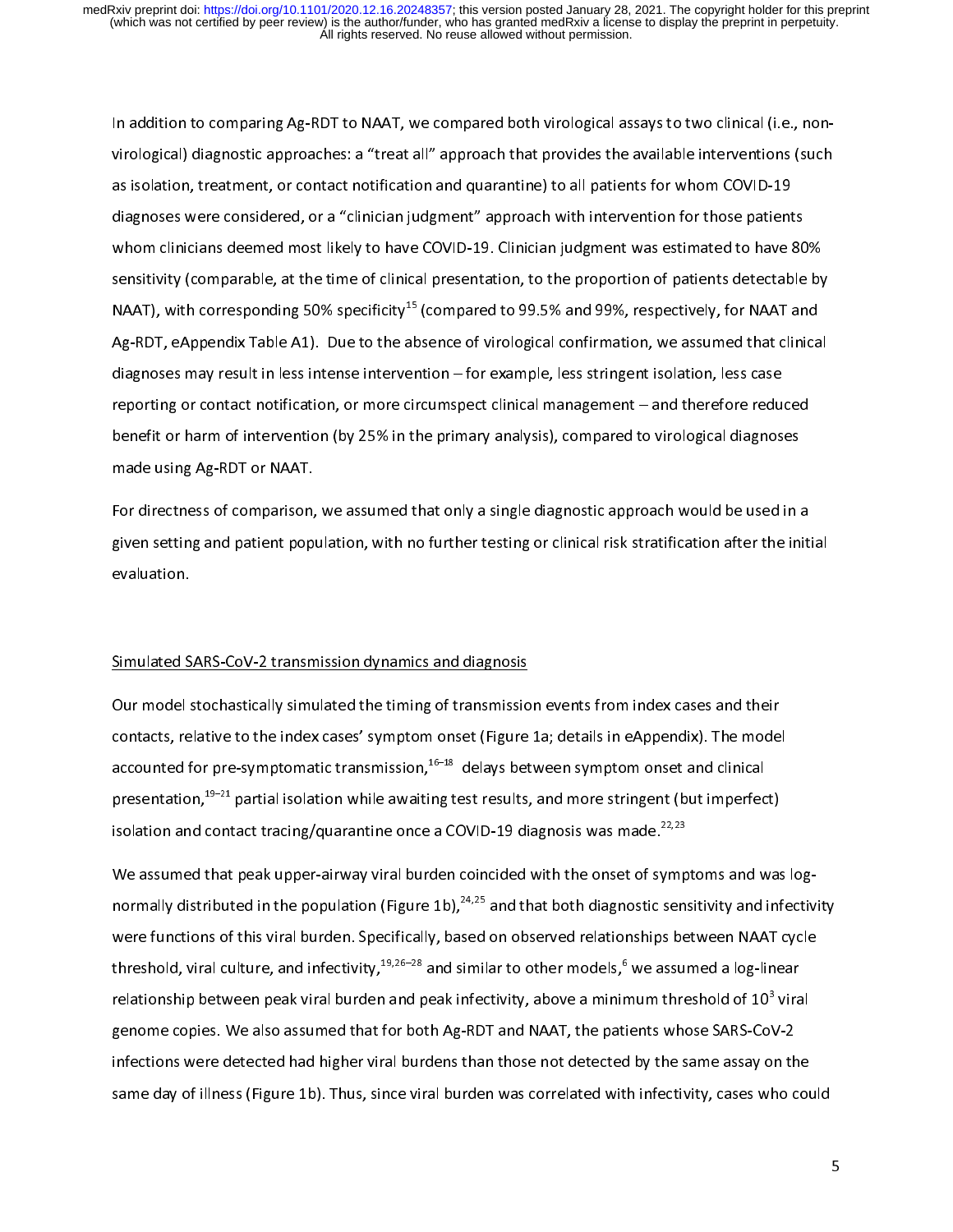be diagnosed by a less sensitive assay (Ag-RDT) (eAppendix Figure A1). We also assumed that<br>assay sensitivity declined over time after an initial six-day period of maximal sensitivity; Ag-RDT<br>sensitivity declined on a simi could be diagnosed by a less sensitivity declined over time after an initial six-day period of maximal sensitivity; Ag-RDT sensitivity declined on a similar timeline as infectivity, while NAAT sensitivity declined more slo

assay in the NAAT sensitivity declined over sensitivity declined over thus detected some patients who were no longer infectious (Figure 1c; details in eAppendix).<sup>19,2</sup><br>Using these assumptions, we simulated a population of shows detected some patients who were no longer infectious (Figure 1c; details in eAppendix).<sup>19,29,30</sup><br>Using these assumptions, we simulated a population of 1,000,000 "index" patients, with COVID-19 each<br>with a specified thus detected some patients who were no longer infectious (Figure 1c; details in eAppendix).<sup>19,29</sup>,30<br>Using these assumptions, we simulated a population of 1,000,000 "index" patients, with COVID-19<br>with a specified peak v Using these areas, produced a populations, of these populations. Our model included transmission<br>events from index patients to their contacts (distributed according to index patients' relative viral<br>burden and thus infecti which peak is peak viral burden and the contacts (distributed according to index patients' relative viral<br>burden and thus infectivity) and transmission events from those contacts (assuming no correlation<br>between infectivit burden and thus infectivity) and transmission events from those contacts (assuming no correlation<br>between infectivity of index patients and their contacts). We simulated the result of each diagnost<br>based on the patient's p between infectivity of index patients and their contacts). We simulated the result of each diagnostic<br>based on the patient's peak viral burden, the time (from symptom onset) that the test was perform<br>and the assay's sensit based on the patient's peak viral burden, the time (from symptom onset) that the test was performed, and the assay's sensitivity at that point in time (Figure 1C). Based on these simulated diagnostic results and the corres and the assay's sensitivity at that point in time (Figure 1C). Based on these simulated diagnostic results<br>and the corresponding intensity of interventions (e.g., isolation before the test, while awaiting test<br>results, and and the corresponding intensity of interventions (e.g., isolation before the test, while awaiting test<br>results, and after results returned) that determined the probability that intervention prevented<br>transmission events, w results, and after results returned) that determined the probability that intervention prevented<br>transmission events, we then simulated which transmission events would be averted under each<br>diagnostic strategy.<br>In addition

reansmission events, we then simulated which transmission events would be averted under each<br>diagnostic strategy.<br>In addition to averted transmission, we also modeled the clinical impact of interventions as bein<br>sensitive. diagnostic strategy.<br>In addition to averted transmission, we also modeled the clinical impact of interventions as being<br>sensitive. Specifically, we assumed that avertible COVID-19 morbidity and mortality in the index p<br>dec In addition to averte<br>sensitive. Specificall<br>declined exponentia<br>days in the outpatie<br>hospitalization<sup>31</sup>) an sensitive. Specifically, we assume interactionally covid-19 mortality, in the index patient<br>declined exponentially with time since symptom onset, with a small magnitude and short half-life of 3.5<br>days in the outpatient set days in the outpatient setting (reflecting a short window of opportunity for antiviral therapy to avert<br>hospitalization<sup>31</sup>) and a greater magnitude (based on increased average severity of disease) and slightly<br>longer half dealization<sup>31</sup>) and a greater magnitude (based on increased average severity of disease) and slight<br>longer half-life in the hospital setting (details in eAppendix).<br>Decision curve analysis and net benefit estimation. hospitalization"") and a greater magnitude (based on increased average severity of disease) and slightly<br>longer half-life in the hospital setting (details in eAppendix).<br>Decision curve analysis and net benefit estimation<br>W

Decision curve analysis and net benefit estimation<br>We compared the value of different diagnostic strategies usi<br>analysis (DCA), a method commonly used to weigh risks of or<br>combines the benefits of true-positive diagnoses a  $\frac{1}{6}$  )  $\frac{1}{6}$ Me compared the value of different diagnostic strandlysis (DCA), a method commonly used to weigh<br>combines the benefits of true-positive diagnoses and scale of "net benefit," accounting for the prevalence true-positive vers Mercian and the value of dimension and pair and para-pperture of the value of analysis (DCA), a method commonly used to weigh risks of over- and under-treatment.<sup>32–34</sup> DCA combines the benefits of true-positive diagnoses analysis (DCA), a method commonly used to weigh risks of over- and under-treatment.<sup>32</sup> SPCA<br>combines the benefits of true-positive diagnoses and the harms of false-positive diagnoses on a<br>scale of "net benefit," accountin scale of "net benefit," accounting for the prevalence of disease and the strength of preference for a<br>true-positive versus false-positive diagnosis. We modified this approach to account for the importance<br>of making diagnos scale true-positive versus false-positive diagnosis. We modified this approach to account for the importan<br>of making diagnoses not only accurately, but also rapidly, among individuals with the highest<br>discussed in the stre of making diagnoses not only accurately, but also rapidly, among individuals with the highest of making diagnoses not only accurately, but also rapidly, among individuals with the highest of making diagnoses not only accurately, but also rapidly, among individuals with the highest  $\sigma$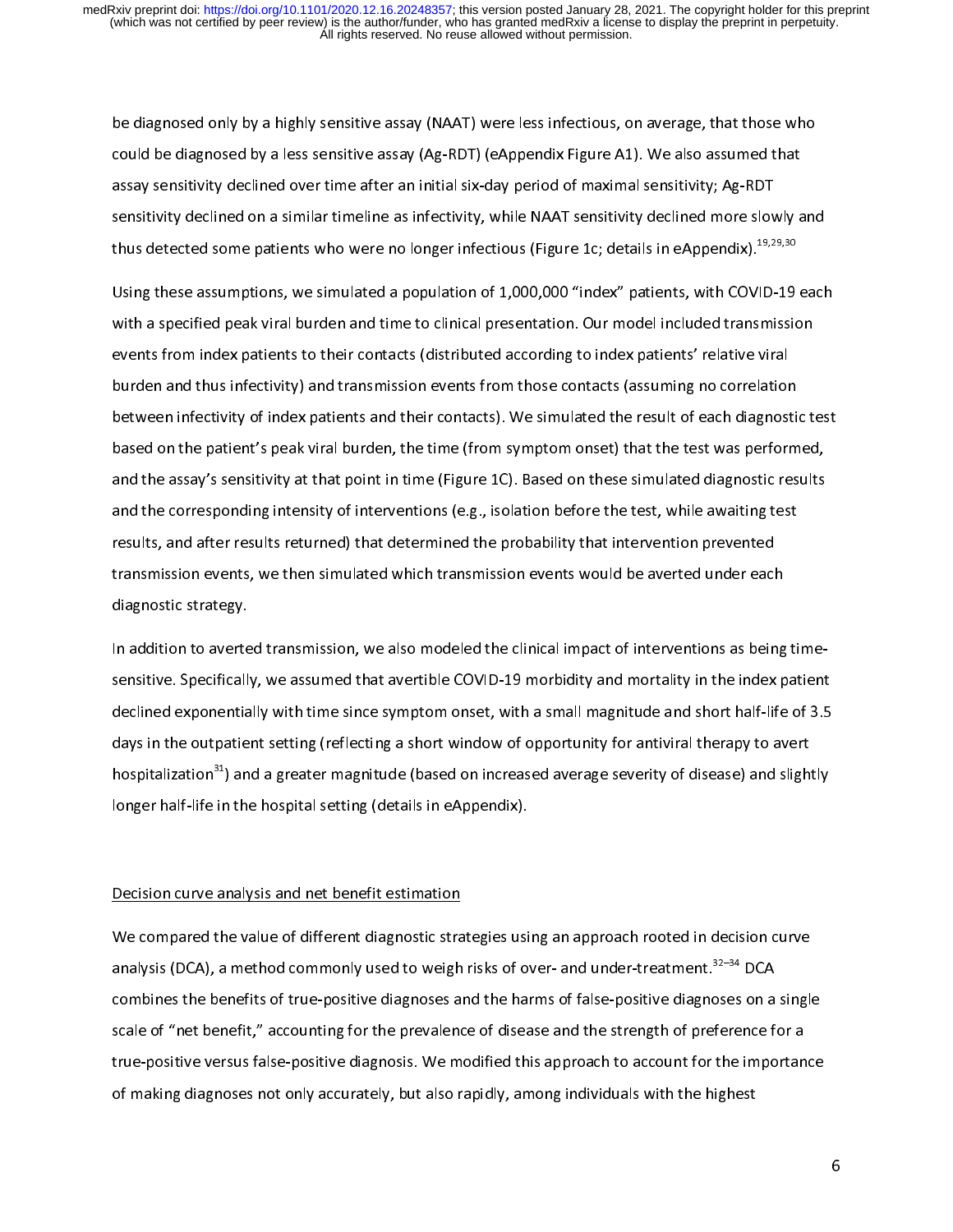transmission potential, and with a response potential therapy and contact notification/quarantine). We then used net benefit analysis to estimate, and compare on single scale, the value added by different diagnostic strate and clinical benefit achieved through a given strategies, accounting for both transmission-related<br>and clinical benefit achieved through a given strategy and the harm incurred from intervening on<br>patients without COVID-19.

single scales in the value and clinical benefit achieved through a given strategy and the harm incurred from intervening on<br>patients without COVID-19.<sup>32</sup><br>To accomplish this, we represented the net benefit of true-positive patients without COVID-19.<sup>32</sup><br>To accomplish this, we represented the net benefit of true-positive diagnoses as a sum of the red<br>in transmission (stochastically simulated across the population) and the clinical benefit (de patients without COVID-19.<sup>32</sup><br>To accomplish this, we repres<br>in transmission (stochastically<br>exponentially with time since<br>We thus calculated the net be in transmission (stochastically simulated across the population) and the clinical benefit (decaying<br>exponentially with time since clinical presentation, as described above).<br>We thus calculated the net benefit of diagnosis exponentially with time since clinical presentation, as described above).<br>We thus calculated the net benefit of diagnosis with assay or clinical diagnostic approach *j* as<br> $B_j = \left( p \frac{g_1(T_{1j}) + (1 - g_1)(T_{2j}) + c \sum_i x_{ij} e^{-d t_{ij}}}{$ 

We thus calculated the net benefit of diagnosis with assay or clinical diagnostic app  
\n
$$
B_j = \left( p \frac{g_1(r_{1j}) + (1 - g_1) (r_{2j}) + c \sum_i x_{ij} e^{-d t_{ij}}}{(1 + c)} - (1 - sp_j)(1 - p) \frac{q}{1 - q} \right) l_j,
$$
\nwhere *p* is the prevalence of COVID-19 among the patients evaluated; *g\_1* is the rela

 $B_j = \left( p \frac{g_1(T_{1j}) + (1 - g_1)(T_{2j}) + c \sum_i x_{ij}e^{-d t_{ij}}}{(1 + c)} - (1 - sp_j)(1 - p) \frac{q}{1 - q} \right) l_j$ ,<br>where p is the prevalence of COVID-19 among the patients evaluated;  $g_1$  is the relative value of<br>preventing first-generation versus downs  $\frac{1}{1-q}$   $\int_{1}^{1} f$  ,<br>i the rela<br>able A1)<br>ts, respe<br>y in the : ハト ドー・ペー preventing first-generation versus downstream transmission (eAppendix Table A1);  $T_{1j}$  and  $T_{2j}$  are proportion of transmission events from index cases and immediate contacts, respectively, that are prevented by appro preventing first-generation versus from index cases and immediate contacts, respectively, that are<br>prevented by approach *j* after accounting for both sensitivity and infectivity in the simulation of<br>1,000,000 patients de prevented by approach *j* after accounting for both sensitivity and infectivity in the simulation of<br>1,000,000 patients described above; *c* is the expected clinical benefit of clinical intervention at sym<br>onset, compared 1,000,000 patients described above; c is the expected clinical benefit of clinical intervention at sonset, compared to the benefit of preventing all transmission from the same cases;  $x_{ij}$  indicates case *i* is detected 1,000,000 patients described above; c is the expected clinical benefit of clinical intervention at symptom<br>onset, compared to the benefit of preventing all transmission from the same cases;  $x_{ij}$  indicates whether<br>case case *i* is detected by approach *j*; *d* is the rate at which potential clinical benefit is lost as time passes;  $t_{ij}$  is the time from symptom onset to detection with approach *j*;  $sp_j$  is the specificity of assay/appr the time from symptom onset to detection with approach *j; sp<sub>j</sub>* is the specificity of assay/approach *j;*  $\frac{q}{1-q}$  is the time from symptom onset to detection with approach *j; sp<sub>j</sub>* is the specificity of assay/appro the time from symptom onset to detection with approach *j*; *sp<sub>j</sub>* is the specificity of assay/approach *j;*  $\frac{q}{1-}$ <br>is the harm of intervening on a false positive, relative to the benefit of preventing all transmissi  $1-q$ <br>d<br>y<br>a

avertible morbidity and mortality from one true case; and  $l_j$  is the reduction in intervention stringency<br>associated with a given diagnostic method (i.e.,  $l_j \le 1$  when *j* is non-virological diagnosis).<br>We present resul associated with a given diagnostic method (i.e.,  $l_j \le 1$  when *j* is non-virological diagnosis).<br>We present results as decision curves, which plot the net benefit of each diagnostic approach across a<br>range of values of t associated with a given diagnostic method (i.e.,  $\eta \le 1$  when  $\eta$  is non-virological diagnostic approximate the expected section curves, which plot the net benefit of each diagnostic approximate of values of the "thresh range of values of the "threshold probability"  $q$ . This threshold probability represents the diagnostic<br>certitude (i.e., probability of a patient having COVID-19) at which intervening at the onset of illness and<br>not inte range of values of the "threshold probability" q. This threshold probability represents the diagnostic<br>certitude (i.e., probability of a patient having COVID-19) at which intervening at the onset of illness a<br>not interveni not intervening would have equal expected benefit.<sup>34</sup> For one-way and two-way sensitivity analyses of other parameters, we hold  $q$  fixed at a value reflecting the willingness in current practice to isolate or quarantine not intervening would have equal expected benefit.<sup>34</sup> For one-way and two-way sensitivity analyses of<br>other parameters, we hold *q* fixed at a value reflecting the willingness in current practice to isolate or<br>quarantine other parameters, we hold q fixed at a value reflecting the willingness in current practice to isolate or<br>quarantine individuals with specified probabilities of having or developing COVID-19. quarantine individuals with specified probabilities of having or developing COVID-19.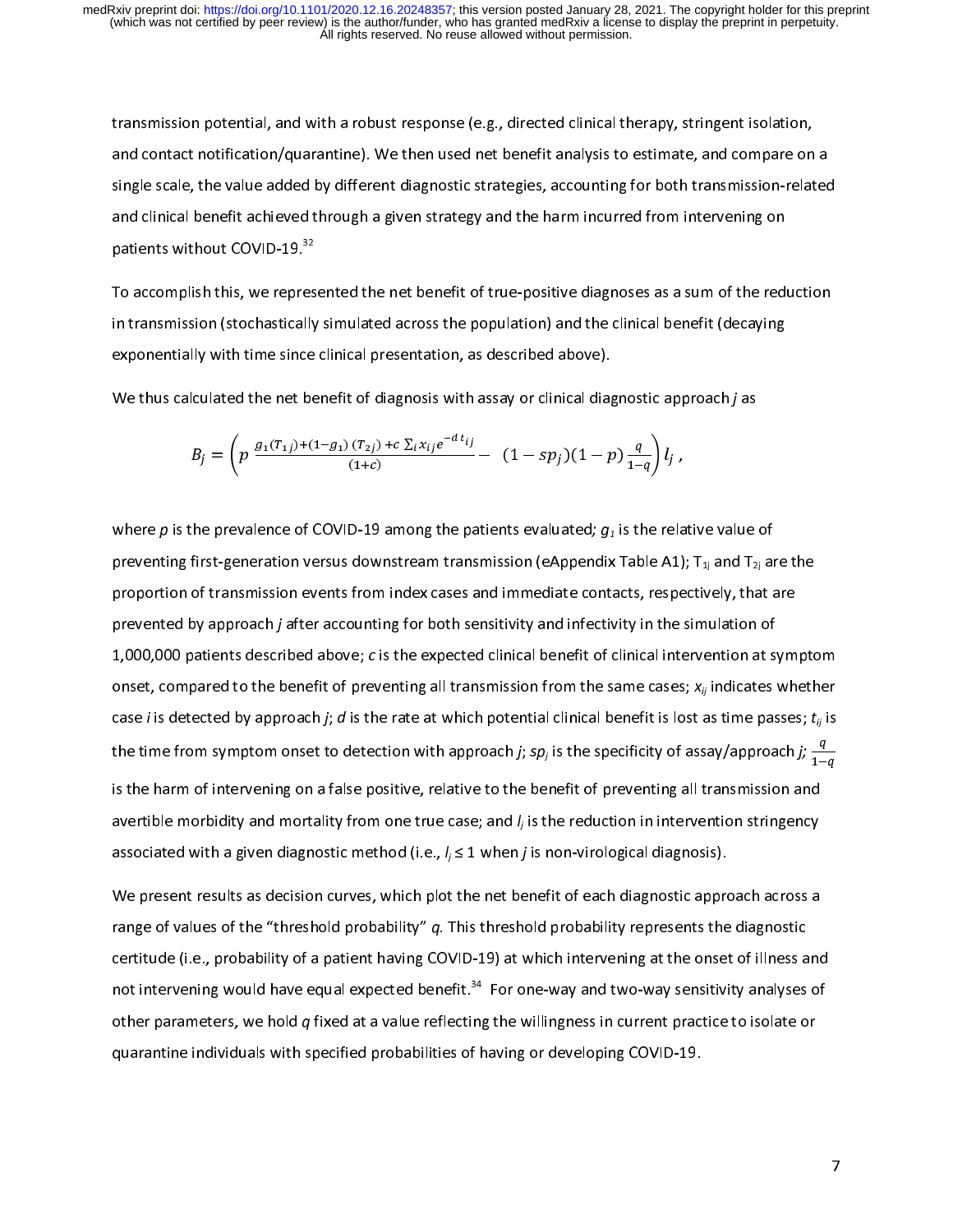Parameter estimates are described in eappendix table A1. All analyses were performed using R version<br>4.0.2.<br>Transmission-related benefits of diagnosis

### Results

**Result**<br>Transr<br>The sil The simulated number and timing of transr<br>the outpatient setting in Figure 2. Specifica<br>scenario, compared to 80% for both NAAT<br>detected cases more rapidly than NAAT (Fig<br>(responsible for 77% of future transmission The outpatient setting in Figure 2. Specifically, 62% of COVID-19 cases were detected under the Ag-RDT<br>scenario, compared to 80% for both NAAT and clinical judgment (Figure 2A). However, since Ag-RDT<br>detected cases more ra scenario, compared to 80% for both NAAT and clinical judgment (Figure 2A). However, since Ag-RDT<br>detected cases more rapidly than NAAT (Figure 2A) and also detected the most infectious cases<br>(responsible for 77% of future detected cases more rapidly than NAAT (Figure 2A) and also detected the most infectious cases<br>(responsible for 77% of future transmission), Ag-RDT was projected to avert more transmission than<br>either NAAT or clinical judgm (responsible for 77% of future transmission), Ag-RDT was projected to avert more transmission t<br>either NAAT or clinical judgment (Figure 2B). For example, in the primary analysis, Ag-RDT-based<br>diagnosis was estimated to av (responsible for 77% of future transmission),  $\sigma$  for  $\sigma$  and projected to avert and subsets. Ag-RDT-based<br>diagnosis was estimated to avert 31% of transmission from outpatients with COVID-19 (assigning 1:4<br>weight to imme diagnosis was estimated to avert 31% of transmission from outpatients with COVID-19 (assigning<br>weight to immediate versus downstream transmission; eAppendix), versus 28% for NAAT and 209<br>non-virological (clinical) diagnosi diagnosis weight to immediate versus downstream transmission; eAppendix), versus 28% for NAAT and 20% for<br>non-virological (clinical) diagnosis alone. By contrast, in the hospital setting – where NAAT turnaround<br>time is sho weight to immediate versus downstream transmission, experience, weight and an anti-correlation<br>non-virological (clinical) diagnosis alone. By contrast, in the hospital setting – where NAAT turnaround<br>time is shorter and is time is shorter and isolation while awaiting test results was assumed to be stringent – NAAT prevented<br>greater proportion of transmission (34%) than Ag-RDT (30%) (Figure 2D).<br>Net benefit and decision curves

the is shorter and isolation while and ingeles results was assuming to be stringent – NAAT proteined a<br>greater proportion of transmission (34%) than Ag-RDT (30%) (Figure 2D).<br>Net benefit and decision curves<br>In the outpatie Net benefit and decision curves<br>
In the outpatient setting, Ag-RDT provide greater estimated net benefit the<br>
reductions in transmission but also clinical benefits and harms of false-po<br>
This was true for all threshold pro |<br>|<br>|<br>| In the outpatient setting, Ag-RD<br>reductions in transmission but a<br>This was true for all threshold pr<br>deemed greater than the harm of<br>greater net benefit than Ag-RDT In the outpatient setting, Ag-RDT provide greater estimates from that than than, y considering for outputions<br>
This was true for all threshold probabilities below 50% (i.e., if the harm of missing a COVID-19 case is<br>
deeme This was true for all threshold probabilities below 50% (i.e., if the harm of missing a COVID-19 case is<br>deemed greater than the harm of making a false-positive diagnosis). NAAT was estimated to provide<br>greater net benefit deemed greater than the harm of making a false-positive diagnosis). NAAT was estimated to provide<br>greater net benefit than Ag-RDT if NAAT turnaround time was reduced to 1 day (Figure 3A). The net<br>benefit of Ag-RDT relative greater net benefit than Ag-RDT if NAAT turnaround time was reduced to 1 day (Figure 3A). The net<br>benefit of Ag-RDT relative to NAAT was lower when delays in diagnosis were less clinically<br>consequential, Ag-RDT turnaround greater net benefit of Ag-RDT relative to NAAT was lower when delays in diagnosis were less clinically<br>consequential, Ag-RDT turnaround time was long, or adherence to isolation was high while awaiting<br>test result or low af benefit of Ag-RDT turnaround time was long, or adherence to isolation was high while<br>test result or low after a positive result (eAppendix, Figure A6) – but Ag-RDT still offered gr<br>benefit than NAAT in each of these scenar test result or low after a positive result (eAppendix, Figure A6) – but Ag-RDT still offered greater net<br>benefit than NAAT in each of these scenarios. NAAT could also outperform Ag-RDT on the basis of its<br>superior specific benefit than NAAT in each of these scenarios. NAAT could also outperform Ag-RDT on the basis of its<br>superior specificity, in situations where the harm of a false-positive diagnosis was deemed to be<br>substantially greater th superior specificity, in situations where the harm of a false-positive diagnosis was deemed to be<br>substantially greater than the harm of a missed COVID-19 diagnosis (high threshold probabilities in<br>substantially greater th substantially greater than the harm of a missed COVID-19 diagnosis (high threshold probabilities<br>substantially greater than the harm of a missed COVID-19 diagnosis (high threshold probabilities substantially greater than the harm of a missed Covid-19 diagnosis (high threshold probabilities in<br>greater threshold probabilities in the harm of a missed covid-19 diagnosis in the harm of probabilities in the<br>covid-19 di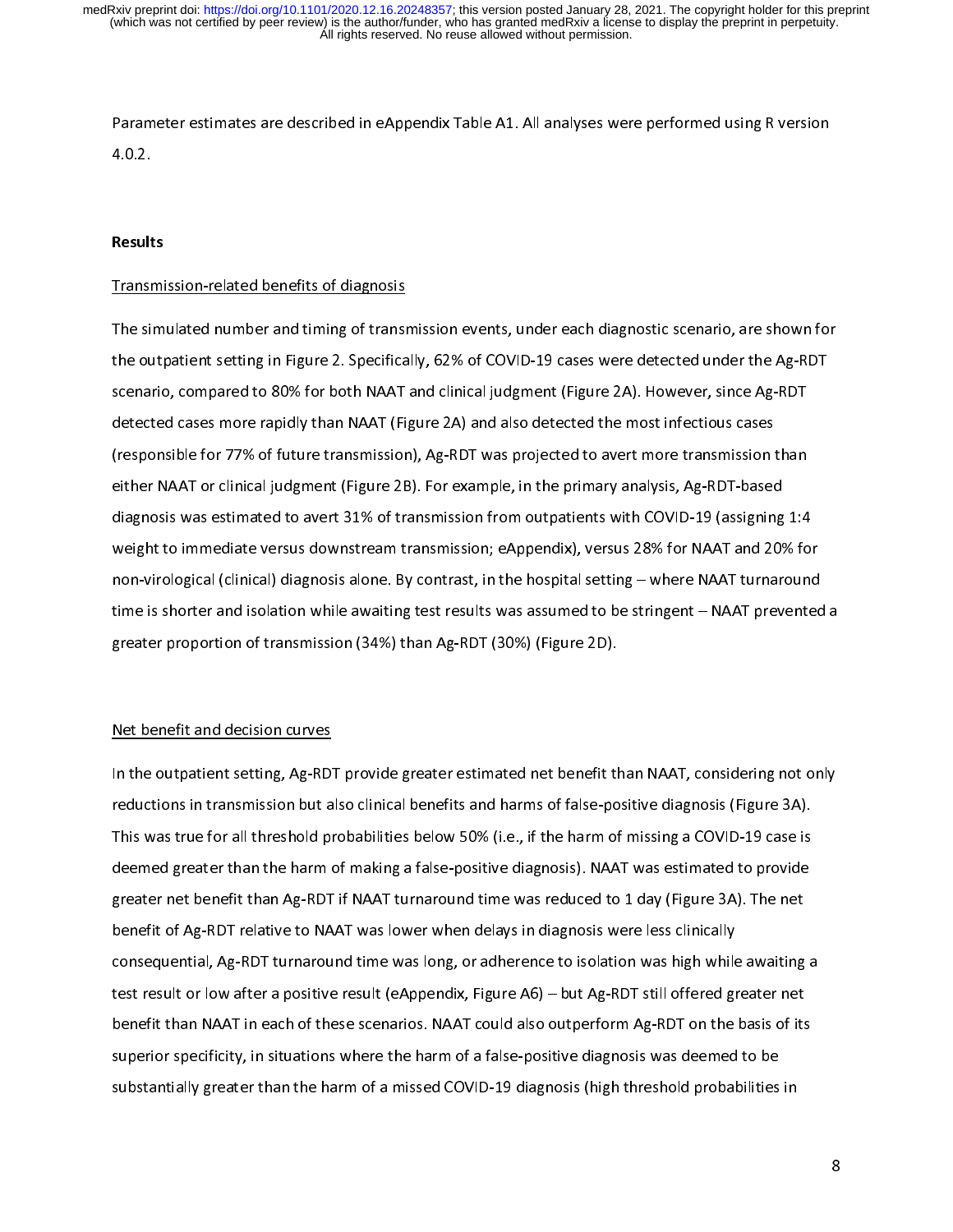Figure 3A). This might occur, for example, maninghed into parameters who would procedure 30.500<br>In the hospital setting, by contrast, NAAT offered greater net benefit than Ag-RDT under the<br>assumptions of our primary model. In the hospital setting, by contrast, NAAT<br>assumptions of our primary model. In ser<br>benefit at most threshold probabilities if<br>benefit of Ag-RDT approached that of NA<br>were highly time-sensitive. In the setting assumptions of our primary model. In sensitivity analyses, Ag-RDT was estimated to offer greater<br>
benefit at most threshold probabilities if NAAT turnaround time increased to 2 days (Figure 3<br>
benefit of Agbenefit at most threshold probabilities if NAAT turnaround time increased to 2 days (Figure 3B), and t<br>benefit of Ag-RDT approached that of NAAT if clinical interventions available after COVID-19 diagnosis<br>were highly time

benefit of Ag-RDT approached that of NAAT if clinical interventions available after COVID-19 diagnosis<br>were highly time-sensitive.<br>Clinical diagnostic approaches provided greater net benefit than virological (Ag-RDT or NAA benefit of Ag-RDT and States interventions and the NAAT interventions and the NAAT interventions were highly time-sensitive.<br>Clinical diagnostic approaches provided greater net benefit than virological (Ag-RDT or NAAT) tes Clinical diagnostic approach<br>only if the relative harm of the<br>the outpatient setting or <7<br>empirical threshold probabi<br>(eAppendix). Assuming that Clinical diagnostic approaches was deemed to be very low (e.g., threshold of <39<br>the outpatient setting or <7% in the hospital setting, Figure 4). In comparison, we estimated the<br>empirical threshold probability for COVID-1 only in the outpatient setting or <7% in the hospital setting, Figure 4). In comparison, we estimated the<br>empirical threshold probability for COVID-19 diagnosis in many settings to be 10% or higher<br>(eAppendix). Assuming th the outpatient setting or the mail suppatient setting, Figure 4). In the hospital setting to the perpendix (e<br>Appendix). Assuming that people diagnosed clinically receive the same benefits (e.g., stringent<br>isolation, antiv empirical in entrin presenting to 1990s and probability receive the same benefits (e.g., strin<br>isolation, antiviral therapy) as people diagnosed virologically may also overestimate the ben-<br>virological diagnosis, especiall (education, antiviral therapy) as people diagnosed virologically may also overestimate the benefit of virological diagnosis, especially at low threshold probabilities when some diagnoses are made for with low probability o with low probability of having COVID-19. When we considered the possibility that this low diagnostic<br>certainty could result in less intensive intervention (reducing the benefit of each true-positive diagnosis<br>by 25% when m Exertainty could result in less intensive intervention (reducing the benefit of each true-positive diagnos<br>by 25% when made clinically, solid green and black lines in Figure 4B and 4D), virological testing becan<br>the prefer

isolation, antiviral therapy) as people diagnosed virologically may also overestimate the benefit of nonby 25% when made clinically, solid green and black lines in Figure 4B and 4D), virological testing became<br>the preferred diagnostic approach at nearly all threshold probabilities.<br>These results contrast with those produced by 25% when made clinically, solid green and black lines in Figure 4B and 4B and 4D, when green tends of the<br>the preferred diagnostic approach at nearly all threshold probabilities.<br>These results contrast with those produc These results contrast with those produced using a conventional appro<br>in which the same net benefit was assigned to all true-positive diagnos<br>diagnosis or the infectivity of diagnosed cases. Such an analysis strongli<br>the b These results contrast with those produced using a conventional approach to decision curve analysis,<sup>33,33</sup><br>in which the same net benefit was assigned to all true-positive diagnoses regardless of the speed of<br>diagnosis or diagnosis or the infectivity of diagnosed cases. Such an analysis strongly favored NAAT in all settings<br>the basis of its high sensitivity (eAppendix Figure A5), even when Ag-RDT would avert more transmis<br>and lead to better diagnosis or the infection of the infective cases. The basis of its high sensitivity (eAppendix Figure A5), even when Ag-RDT would avert more transmission<br>and lead to better clinical and population-level outcomes.<br>Discussi

### **Discussion**

the basis of its high sensitivity, (experimently figure and more transmission), and lead to better clinical and population-level outcomes.<br>Discussion<br>As antigen-detection SARS-CoV-2 rapid diagnostic tests become more widel and lead to better clinical and population.<br>
As antigen-detection SARS-CoV-2 rapid diagnostic tests better increment<br>
identify the settings under which such tests offer increment<br>
alone. Using a novel adaptation of net ben As antigen-detection start of the settings under which such tests offer incremental benefit to NAAT or clinical judgment<br>alone. Using a novel adaptation of net benefit analysis, we demonstrate that Ag-RDT is likely to<br>outp identify the settings under the settings under the setting under the such tests outperform NAAT under typical outpatient conditions that include >24-hour turnaround times for N<br>even if the Ag-RDT has considerably lower sen outperform NAAT under typical outpatient conditions that include >24-hour turnaround times f<br>even if the Ag-RDT has considerably lower sensitivity. We also demonstrate conditions under wl<br>to demonstrate that Ag-RDT is like outperform NAAT under typical outpatient conditions that include 24-hour turns and the NAAT, where<br>even if the Ag-RDT has considerably lower sensitivity. We also demonstrate conditions under which Ag-<br>9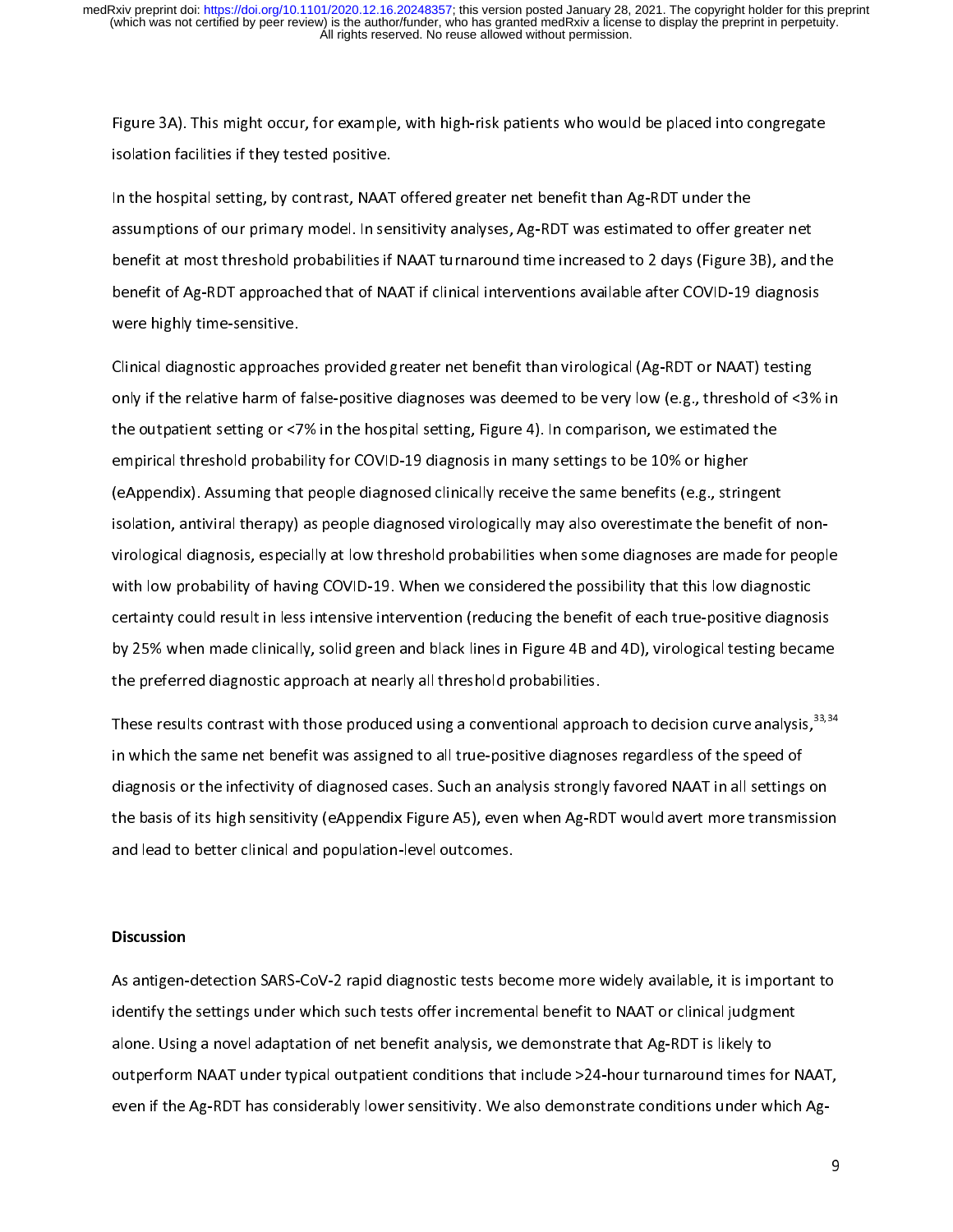RDT WE AT A HOME TO FAND THE FALL CONDIGATION CONTROLLED IN A homeone, or use of Ag-RDT assays that achieve sensitivity >95% relative to NAAT during acute illness. We also demonstrate that both NAAT-based and Ag-RDT-based more, or use of Ag-RDT and Ag-RDT based testing are preferable over clinical<br>judgment-based or "treat-all" approaches under reasonable assumptions about the likely intensity of<br>response to virologically unconfirmed diagnos

judgment-based or "treat-all" approaches under reasonable assumptions about the likely inten<br>response to virologically unconfirmed diagnoses.<br>Our novel application of decision curve analysis to COVID-19 demonstrates the im jude or "treat-all" approaches to virologically unconfirmed diagnoses.<br>The movel application of decision curve analysis to COVID-19 demonstrates the importance of<br>accounting for factors beyond sensitivity and specificity w Cur novel application of decision curve analysis to<br>accounting for factors beyond sensitivity and spee<br>Although NAAT offers higher sensitivity (and, in sy<br>than Ag-RDT, the fact that Ag-RDT delivers results<br>individuals can accounting for factors beyond sensitivity and specificity when evaluating infectious disease dia<br>Although NAAT offers higher sensitivity (and, in symptomatic patients, potentially better speci<br>than Ag-RDT, the fact that Ag actionary and sensitivity (and, in symptomatic patients, potential velocities angles and although NAAT offers higher sensitivity (and, in symptomatic patients, potentially better specificity)<br>than Ag-RDT, the fact that Ag-The Although Although School (And Arthough School (And Ag-RDT) delivers results more rapidly and identifies the most highly infectional individuals can make it equivalent or superior to NAAT in averting transmission. Incor individuals can make it equivalent or superior to NAAT in averting transmission. Incorporating all of<br>these considerations into a single metric of net benefit, our analysis suggests that Ag-RDT is likely to<br>produce better individuals can make it equivalent or superior or superior in an anti-sing matematic proting an or<br>these considerations into a single metric of net benefit, our analysis suggests that Ag-RDT is likely to<br>produce better out produce better outcomes than NAAT in many outpatient settings with >24 hour NAAT turnaround tir<br>(whereas NAAT is likely to be preferred in most inpatient facilities with NAAT capacity that can achier<br><48-hour turnaround). (whereas NAAT is likely to be preferred in most inpatient facilities with NAAT capacity that can achieve<br>
<48-hour turnaround). Conventional decision curve analysis – based only on sensitivity, specificity,<br>
prevalence, an (MAT EM TRANT INTERT) TO BE preferred in most inpatient facilities in most inpatity, specificity,<br>
spevalence, and threshold probability – would incorrectly favor the more accurate test (i.e., NAAT) in al<br>
settings, even w

prevalence, and threshold probability – would incorrectly favor the more accurate test (i.e., NAAT)<br>settings, even when the timing of diagnosis is critical.<br>Although any model-based findings are subject to bias, our estima prettings, even when the timing of diagnosis is critical.<br>Although any model-based findings are subject to bias, our estimates are likely to be conservative<br>regarding the benefit of adopting Ag-RDT in clinical settings. Fi Although any model-based findings are subject to bias<br>regarding the benefit of adopting Ag-RDT in clinical se<br>lower economic cost of Ag-RDTs relative to NAAT – th<br>additional follow-up tests for SARS-CoV-2 or alternativ<br>neg Although the benefit of adopting Ag-RDT in clinical settings. First, our analysis does not incorporat<br>lower economic cost of Ag-RDTs relative to NAAT – though these costs may be partially offset by<br>additional follow-up tes regarding the benefit of ad-RDTs relative to NAAT – though these costs may be partially offset by<br>lower economic cost of Ag-RDTs relative to NAAT – though these costs may be partially offset by<br>additional follow-up tests f additional follow-up tests for SARS-CoV-2 or alternative diagnoses that may be required after fals<br>negative Ag-RDT results. Second, our primary estimates of Ag-RDT sensitivity in the acute phase (<br>85% relative to NAAT) may negative Co NAAT) may be conservative.<sup>19</sup> Third, our model does not account for the potential than patients who test falsely negative by Ag-RDT may still receive some degree of isolation or clinical intervention on the ba

the relationship between viral burden and infectivity remain sparse. Our ability to draw conclusions that 85% relative to NAAT) may be conservative.<sup>35</sup> Third, our model does not account for the potential that patients who test falsely negative by Ag-RDT may still receive some degree of isolation or clinical intervention on th patient wention on the basis of high clinical suspicion.<br>
Our model is limited by underlying data availability about SARS-CoV-2 dynamics. In particular, dat<br>
the relationship between viral burden and infectivity remain spa Intervention on the basis of high clinical supplemental<br>Our model is limited by underlying data availability<br>the relationship between viral burden and infectivi<br>apply across settings and assays is also limited by v<br>instanc The relationship between viral burden and infectivity remain sparse. Our ability to draw conclusions the relationship between viral burden and infectivity remain sparse. Our ability to draw conclusions the apply across set the relationship between viral burden burden and inference viral burden burden inference and apply across settings and assays is also limited by varying clinical and public health practice – for instance, the extent to whi instance, the extent to which symptomatic people self-isolate or contact tracing is performed are<br>to vary widely across settings. Estimates of threshold probability are also context specific, depen-<br>example, on the individ instance, the example, on the individual and societal economic costs of interventions such as contact investigation<br>and quarantine in each particular setting. Third, certain parameter estimates – such as the importance<br>and to vary widely across settings. Estimates of intervals probability are also contact probability, depending, for<br>example, on the individual and societal economic costs of interventions such as contact investigation<br>and quar and quarantine in each particular setting. Third, certain parameter estimates – such as the importance and quarantine in each particular setting. Third, certain parameter estimates – such as the importance and quarantine in each particular setting. Third, certain parameter estimates – such as the importance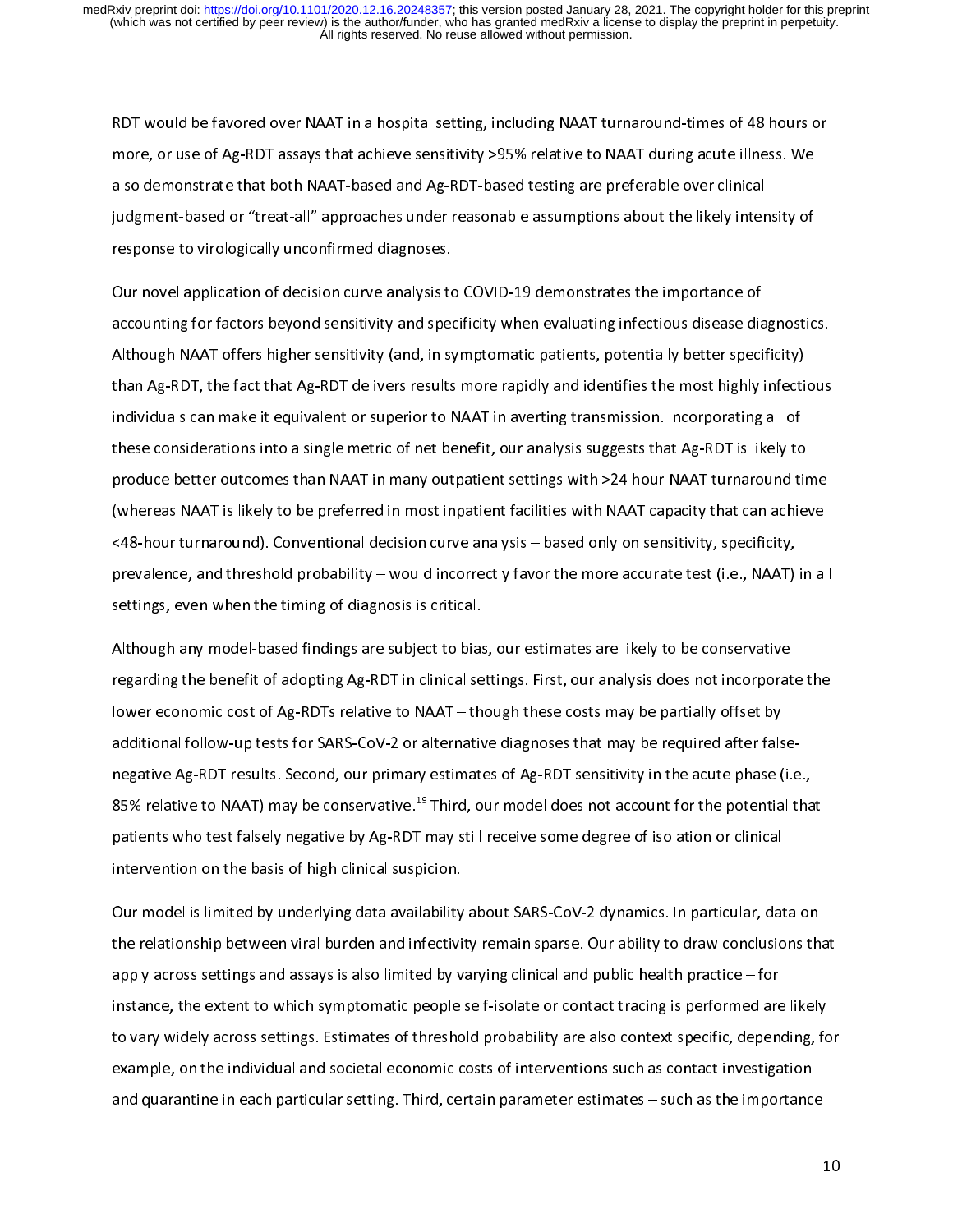of preventing a sinute statement transmission relative to preventing poor clinical or preventing transmission and less important and the merging or widespread transmission and less important settings with resolving epidemi currently infected integration in entitled on the epidemic more preventing in intuition<br>may be more important in settings with emerging or widespread transmission and less important in<br>settings with resolving epidemics or may bettings with resolving epidemics or imminent widespread vaccination. Finally, our analysis focuses or<br>diagnosis of symptomatic individuals and quarantine of their direct contacts, and does not consider to<br>potential ro

diagnosis of symptomatic individuals and quarantine of their direct contacts, and does not consider the<br>potential role of Ag-RDT in preventing pre-symptomatic or asymptomatic transmission.<br>In conclusion, this novel applica diagnosis of a symptomatic individuals and quarantine of their direct contacts, and does not potential role of Ag-RDT in preventing pre-symptomatic or asymptomatic transmission.<br>In conclusion, this novel application of dec In conclusion, this novel application of decision curve analysis demonstrates that for ind<br>symptoms suggestive of COVID-19, an Ag-RDT with 85% sensitivity (measured relative to<br>during acute symptoms) could offer greater ne In conclusion, the last represent of decision of decision, symptoms suggestive of COVID-19, an Ag-RDT with 85% sensitivity (measured relative to NAAT and<br>during acute symptoms) could offer greater net benefit than either N symptoms and offer greater net benefit than either NAAT or clinician-driven diagnost<br>This is true particularly in outpatient settings – where NAAT turnaround times are often long, preva<br>relatively low, and the benefits of This is true particularly in outpatient settings – where NAAT turnaround times are often long, prevalent<br>relatively low, and the benefits of diagnosis dominated by the potential to reduce onward transmission<br>In most inpati This is true parametering in the particularly in the true in a true and true of the protection of the perfection<br>This most inpatient contexts, NAAT is likely to be preferred, particularly for patients with severe illness<br>p In most inpatient contexts, NAAT is likely to be preferred, particularly for patients with severe illness<br>presenting after more than a week of symptoms, for whom NAAT may guide clinical intervention while<br>Ag-RDT has a high In most inpatition content content context in particularly for parameters, parameters in most presenting after more than a week of symptoms, for whom NAAT may guide clinical intervention white<br>Ag-RDT has a high probability Ag-RDT has a high probability of being falsely negative. Even in hospitalized populations, however, Ag-RDTs could offer greater overall benefit than NAAT-based testing in when NAAT delays are long or Ag-RDT sensitivity at RAAT testing cannot be consistently performed within 48 hours, Ag-RDT should be strongly consider<br>for diagnosis of patients presenting with COVID-19 symptoms. NAAT TESTING CANNOTED CANNOTED CONSISTENT CONSIDERED WITH A REVENUES WITHOUT SHOW SHOW SHOW SHOW SHOW SHOW SHOWS AND THE STRONGLY CONSIDERED WITH A REVENUES OF PARTICIPATION SYMPTOMS. for angles of patients presenting with COVID-19 symptoms.<br>References

## References

- 
- 1. Danuary to May 2020. J Glob Health. 10(2). doi:10.7189/jogh.10.020399<br>2. Aziz AB, Raqib R, Khan WA, et al. Integrated control of COVID-19 in resource-poor countries.<br>1. International Journal of Infectious Diseases. 2020
- Sanuary to May 2020. J Glob Health. 10(2). doi:10.71897Jogh.10.020399<br>Ziz AB, Raqib R, Khan WA, et al. Integrated control of COVID-19 in resour<br>International Journal of Infectious Diseases. 2020;101:98-101. doi:10.10<br>Iri A 2. Analysis, manying a manipulation of the control of the Covid-198-101. doi:10.1016/j.ijid.2020.09.00<br>3. Giri AK, Rana DR. Charting the challenges behind the testing of COVID-19 in developing count<br>Nepal as a case study. Iri AK, Rana DR. Charting the challenges behind the testing of COVID-19 in developing countri<br>Iri AK, Rana DR. Charting the challenges behind the testing of COVID-19 in developing countri<br>Nepal as a case study. *Biosaf Hea* Nepal as a case study. *Biosaf Health.* 2020;2(2):53-56. doi:10.1016/j.bsheal.2020.05.002  $Nepa1 as a case study. *Diosaj Heairti*. 2020,2(2).53-56. [doi:10.1010/j.bsnlea.2020.05.002](https://doi.org/10.1010/j.bsnlea.2020.05.002)$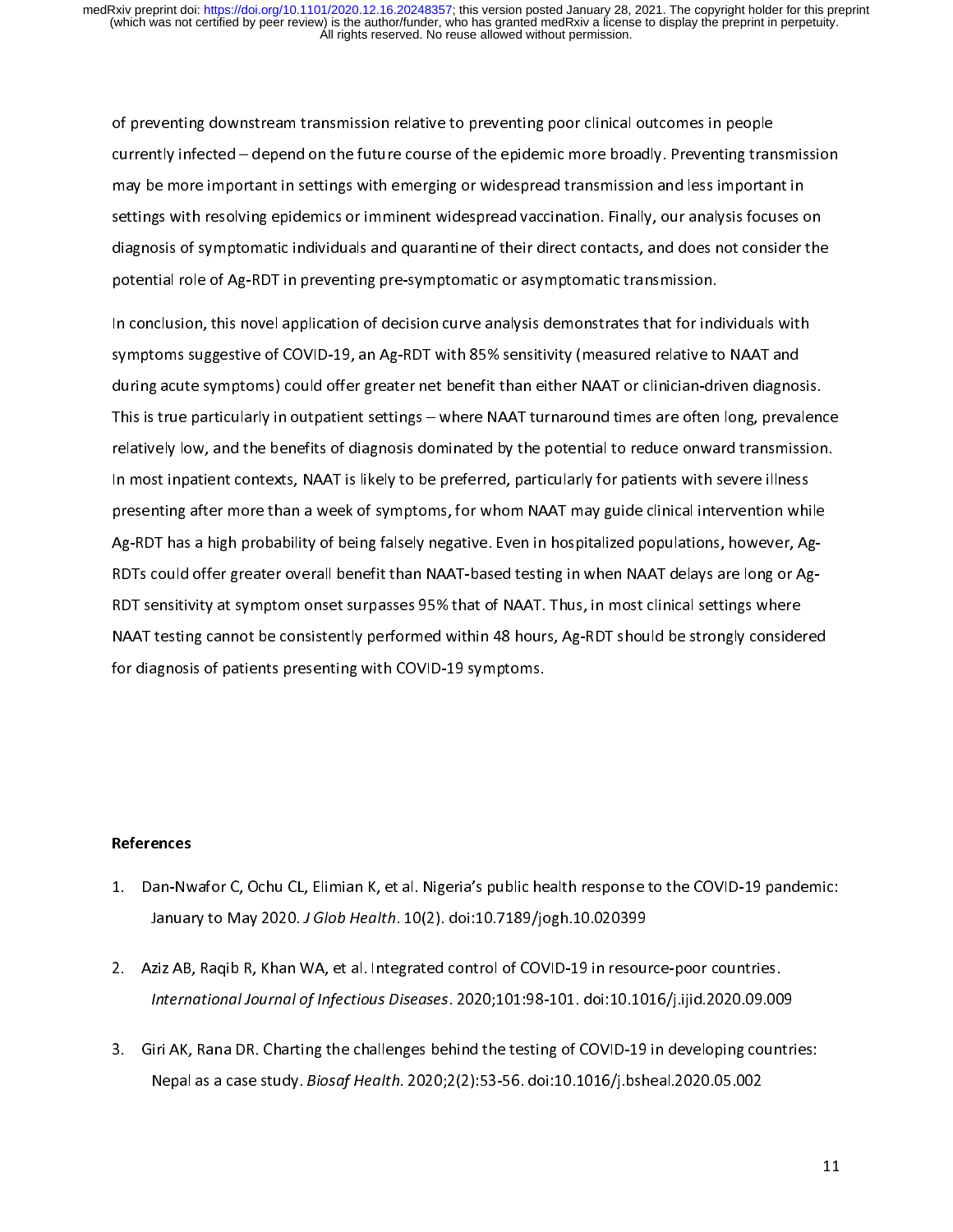- 
- 4. Implications. New England Journal of Medicine. 2020;383(6):e38. doi:10.1056/NEJMp2015897<br>
5. West CP, Montori VM, Sampathkumar P. COVID-19 Testing: The Threat of False-Negative Results.<br> *Mayo Clin Proc.* 2020;95(6):112
- Implications. New England Journal of Medicine. 2020,383(6):e38. doi:10.1036/NEJMp2013897<br>Vest CP, Montori VM, Sampathkumar P. COVID-19 Testing: The Threat of False-Negative Results<br>Mayo Clin Proc. 2020;95(6):1127-1129. doi Mayo Clin Proc. 2020;95(6):1127-1129. doi:10.1016/j.mayocp.2020.04.004<br>
6. Larremore DB, Wilder B, Lester E, et al. Test sensitivity is secondary to frequency and turnaround<br>
time for COVID-19 screening. Sci Adv. Published Mayo Clin Proc. 2020;95(6):1127-1129. doi:10.10107]. Mayocp.2020.04.004<br>arremore DB, Wilder B, Lester E, et al. Test sensitivity is secondary to freque<br>time for COVID-19 screening. Sci Adv. Published online November 20, 20
- 1. Larremore D., Emmanus, Larremore, D. Larremore, D. Larremore, D. 2020.<br>
1. Colo:10.1126/sciadv.abd5393<br>
1. World Health Organization. COVID-19 Target Product Profiles for Priority Diagnostics to Support<br>
Response to the time for COVID-19 screening. Servaty. Published online November 20, 2020.<br>
doi:10.1126/sciadv.abd5393<br>
Vorld Health Organization. *COVID-19 Target Product Profiles for Priority Diag*<br>
Response to the COVID-19 Pandemic v.1. Vorld Health Organization. *CC*<br>Response to the COVID-19 Pa<br>https://www.who.int/publica<br>diagnostics-to-support-respo<br>S Centers for Diseases Contro 7. World Health Organization. COVID-19 Pandemic v.1.0.; 2020. Accessed October 25, 2020.<br>
Response to the COVID-19 Pandemic v.1.0.; 2020. Accessed October 25, 2020.<br>
https://www.who.int/publications/m/item/covid-19-target-
- Response to the COVID-19 Pandemic v.1.0.; 2020. Accessed October 25, 2020.<br>Response to the COVID-19 Pandemic v.1.0.; 2020. Accessed October 25, 2020.<br>Response to -support-response-to-the-covid-19-pandemic-v.0.1<br>S Centers f diagnostics-to-support-response-to-the-corresponse-to-the-corresponse-to-the-covid-19-pandemic-to-the-covid-2.<br>2. COVID-19 (Coronavirus Disease). Published December 5, 2020.<br>https://www.cdc.gov/coronavirus/2019-ncov/lab/re
- 9. European Centre for Disease Prevention and Control. Options for the use of rapid antigen tests for 2020. https://www.ecdc.europa.eu/sites/default/files/documents/Options-use-of-rapid-antigen-2. https://www.cdc.gov/coronavirus/2019-ncov/lab/resources/antigen-tests-guidelines.html<br>uropean Centre for Disease Prevention and Control. Options for the use of rapid antigen tests fo<br>COVID-19 in the EU/EEA and the UK. P https://www.coronavirus-government.percenter.percenter.percenter.percenter.percenter.percenter.<br>https://www.ecdc.europa.eu/sites/default/files/documents/Options-use-of-rapid-antests-for-COVID-19.pdf<br>dests-for-COVID-19.pdf 9. European Centre For Distribution and Control. Prevention are accompaned to COVID-19 in the EU/EEA and the UK. Published online November 19, 2020. Accessed December 19, 2020. https://www.ecdc.europa.eu/sites/default/file
- CO20. https://www.ecdc.europa.eu/sites/default/files/documents/Options-use-of-rapid-antigentests-for-COVID-19.pdf<br>Korld Health Organization. Antigen-detection in the diagnosis of SARS-CoV-2 infection using rapid<br>immunoassa 2002. https://www.economia.europa.europa.europa.europa.europa.europa.europa.europa.europa.europa.eu Vorld Health Organization<br>immunoassays: Interim<br>2020. https://www.who<br>2infection-using-rapid-i<br>lobal partnershin to ma 11. World Health Organization. And Substitute Manuson in the diagnosis of Sars-Cov-2<br>1020. https://www.who.int/publications/i/item/antigen-detection-in-the-diagnosis-of-sars-cov-<br>2 infection-using-rapid-immunoassays<br>11. Gl
- immunoassays: Interim the-diagnosis-of-sars-cov-<br>2infection-using-rapid-immunoassays<br>Iobal partnership to make available 120 million affordable, quality COVID-19 rapid tests for low-<br>Iobal partnership to make available 120 2020. https://www.who.int/publications/in-the-diagnosis-of-sars-cov-sars-cov-sars-cov-sars-cov-sars-cov-sars-cov-2012 - American and proper annumease, perfection-<br>2<br>2 and middle-income countries. Accesse<br>29-2020-global-partnership-to-make-a<br>2<br>for-low--and-middle-income-countries and make-available-120-million-affordable-quality-covid-19-rapid-tes<br>for-low--and-middle-income-countries.<br>Mortowneys/item/2020. https://www.who.int/news/item/2020.html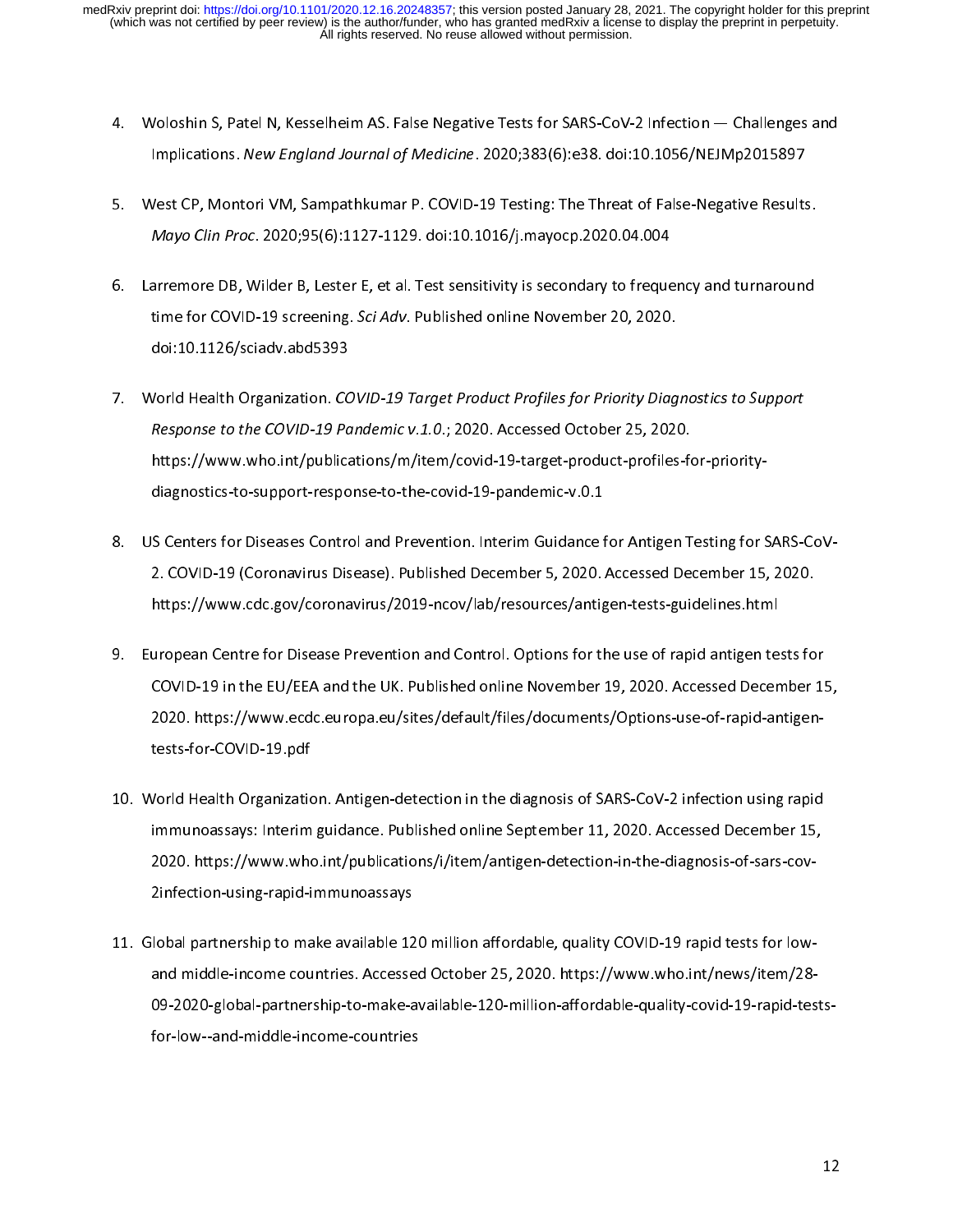- 
- 12. The share of Courworld indiata.org/grapher/positive-rate-daily-smoothed<br>13. Weiner R, Wan W, Hauslohner A. Long delays in getting test results hobble coronavirus response<br>13. Weiner R, Wan W, Hauslohner A. Long delays Meiner R, Wan W, Hauslohner A. Long delays in getting test results I<br>Washington Post. https://www.washingtonpost.com/health/long-<br>hobble-coronavirus-response/2020/07/12/d32f7fa8-c1fe-11ea-b4f<br>Accessed November 10, 2020. Washington Post. https://www.washingtonpost.com/health/long-delays-in-getting-test-results-<br>hobble-coronavirus-response/2020/07/12/d32f7fa8-c1fe-11ea-b4f6-cb39cd8940fb\_story.html.<br>Accessed November 10, 2020.<br>14. Coronaviru
- Washington Post. https://www.washingtonpost.com/health/long-delays-in-getting-test-results-<br>hobble-coronavirus-response/2020/07/12/d32f7fa8-c1fe-11ea-b4f6-cb39cd8940fb\_story.html.<br>Accessed November 10, 2020.<br>oronavirus tes hoodsel November 10, 2020.<br>Accessed November 10, 2020.<br>oronavirus test results must come in 24 hours, says Sage scientist. the Guardian. Published<br>October 18, 2020. Accessed November 10, 2020.<br>http://www.theguardian.com/wo oronavirus test results must co<br>October 18, 2020. Accessed No<br>http://www.theguardian.com/<br>hours-says-sage-scientist<br>un X. Kob V. Marimuthu K. et al 14. Coronavirus test-results-must-come-in-2<br>14. Coronavirus test results must-come-in-2<br>14. Coronavirus test results must-come-in-2<br>14. Sun Y, Koh V, Marimuthu K, et al. Epidemiological and Clinical Predictors of COVID-19. http://www.theguardian.com/world/2020/oct/18<br>hours-says-sage-scientist<br>un Y, Koh V, Marimuthu K, et al. Epidemiological a<br>2020;71(15):786-792. doi:10.1093/cid/ciaa322<br>e X, Lau EHY, Wu P, et al. Temporal dynamics in Y
- hours-says-sage-scientist<br>hours-says-sage-scientist<br>un Y, Koh V, Marimuthu K, et al. Epidemiological and Clinical Predictors of COVID-19. Clin Infec<br>2020;71(15):786-792. doi:10.1093/cid/ciaa322<br>e X, Lau EHY, Wu P, et al. T mover of the Unit<br>1988 v. Marimuthu K.<br>2020;71(15):786-792. doi<br>1988 e X, Lau EHY, Wu P, et al.<br>Nature Medicine. 2020;26
- 15. Sun Y, Koh V, Mahmudhu K, et al. Epidemiological and Clinical Predictors of COVID-15. Clin Infect Dis.<br>
2020;71(15):786-792. doi:10.1093/cid/ciaa322<br>
16. He X, Lau EHY, Wu P, et al. Temporal dynamics in viral shedding
- 2020;2020;2020;2020;2020;2020;202. doi:10.11<br>2020;2020;2020;2020;2020;203. doi:10.11<br>203. doi:10.11<br>203. doi:10. 7554/el.ife. 57149 Nature Medicine. 2020;26(5):672-675. doi:10.1038/s41591-020-0869-5<br>17. Tindale LC, Stockdale JE, Coombe M, et al. Evidence for transmission of COVID-19 prior to sympto<br>18. Du 7. Yu Y. Wu Y. Wang L. Cowling BL Mevers LA. Se Nature Medicine. 2020,20(5):672-675. doi:10.1036/s41551-020-0865-5<br>
indale LC, Stockdale JE, Coombe M, et al. Evidence for transmission of Coonset. Franco E, Lipsitch M, Lipsitch M, Miller J, Pitzer VE, eds. *eLife*. 202<br> 18. Du Z, Xu X, Wu Y, Wang L, Cowling BJ, Meyers LA. Serial Interval of COVID-19 among Publicly<br>18. Du Z, Xu X, Wu Y, Wang L, Cowling BJ, Meyers LA. Serial Interval of COVID-19 among Publicly<br>18. Du Z, Xu X, Wu Y, Wang L,
- onset. Franco E, Erpsitch M, Erpsitch M, Miller J, Pitzer VE, eds. eLife. 2020,9:e57149.<br>doi:10.7554/eLife.57149<br>u Z, Xu X, Wu Y, Wang L, Cowling BJ, Meyers LA. Serial Interval of COVID-19 among P<br>Reported Confirmed Cases.
- u Z, Xu X, Wu Y, Wang L,<br>Reported Confirmed Case<br>Illai Z, Velzing J, van Beek<br>with symptomatic, non-h 18. Du Z, Marry Marty Marty 2, 2018, 2020, 2020, 2018. 1341-1343. doi:10.3201/eid2606.2<br>
19. Igl $\mathbb{R}$  Z, Velzing J, van Beek J, et al. Clinical evaluation of the Roche/SD Biosensor rapid antigen<br>
with symptomatic, non-h Reported Committed Cases. Emerg Infect Dis. 2020;20(0):1341-1343. doi:10.3201/eid2000.200357<br>|Illi Z, Velzing J, van Beek J, et al. Clinical evaluation of the Roche/SD Biosensor rapid antigen test<br>with symptomatic, non-hos 19. Iglacy in the symptomatic, non-hospitalized patients in a municipal health service drive-through testing<br>19. Iglacy 20. Iglacy 20. Published online January 1, 2020:2020.11.18.20234104.<br>19. Iglacy 20. Tenforde MW. Sympt
- site. *medRxiv.* Published online January 1, 2020:2020.11.18.20234104.<br>doi:10.1101/2020.11.18.20234104<br>enforde MW. Symptom Duration and Risk Factors for Delayed Return to Usual Health Among<br>Outpatients with COVID-19 in a M site. *medhary.* Pablished online January 1, 2020.2020.11.18.20234104.<br>doi:10.1101/2020.11.18.20234104<br>enforde MW. Symptom Duration and Risk Factors for Delayed Return to<br>Outpatients with COVID-19 in a Multistate Health Ca enforde MW. Symptom Duration ar<br>Outpatients with COVID-19 in a Mu<br>June 2020. *MMWR Morb Mortal W* 20. Outpatients with COVID-19 in a Multistate Health Care Systems Network — United States, Ma<br>June 2020. *MMWR Morb Mortal Wkly Rep.* 2020;69. doi:10.15585/mmwr.mm6930e1<br>June 2020. MMWR Morb Mortal Wkly Rep. 2020;69. doi:1 Outpatients with COVID-19 in a Multistate Health Care System Medical — United States, March<br>June 2020. *MMWR Morb Mortal Wkly Rep.* 2020;69. doi:10.15585/mmwr.mm6930e1<br>1: June 2020. MMWR Morb Mortal Wkly Rep. 2020;69. doi:10.15585/mmwr.mm6930e1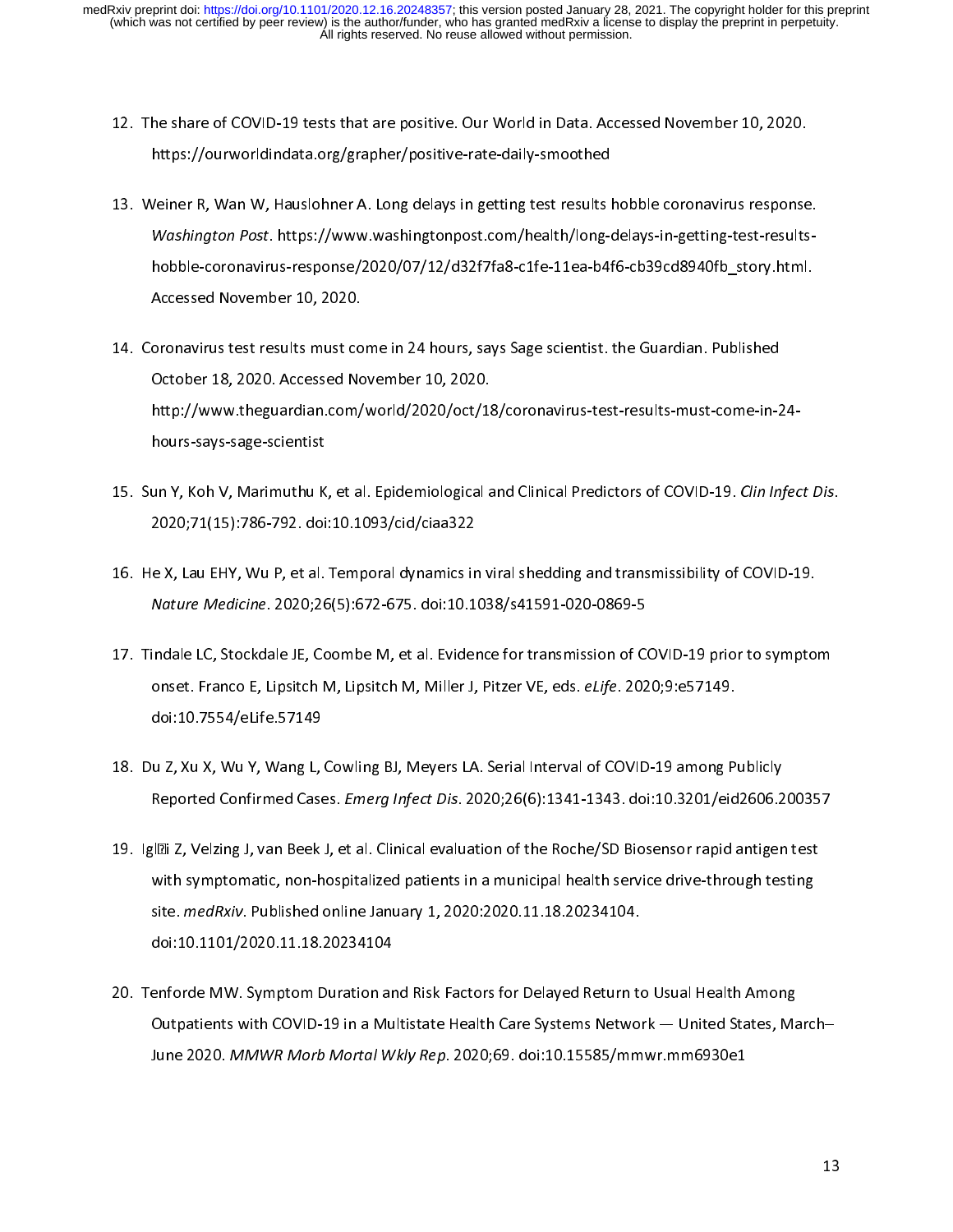- 
- 22. Steens A, Blasio BF de, Veneti L, et al. Poor self-reported adherence to COVID-19 Patients. Int J<br>22. Steens A, Blasio BF de, Veneti L, et al. Poor self-reported adherence to COVID-19-related<br>22. Steens A, Blasio BF de Hospitalisation and Recovery or Death: Statistical Analysis or Belgian COVID-19 Fatients. Int 3<br>Environ Res Public Health. 2020;17(20). doi:10.3390/ijerph17207560<br>teens A, Blasio BF de, Veneti L, et al. Poor self-reported Environ Res Public Health. 2020;17(20). doi:10.33907.jerph17207566<br>teens A, Blasio BF de, Veneti L, et al. Poor self-reported adherence to<br>quarantine/isolation requests, Norway, April to July 2020. Eurosurvei.<br>doi:10.2807/
- 22. Smith LE, Amlôt R, Lambert H, et al. Factors associated with adherence to self-isolation and lockdown measures in the UK; a cross-sectional survey. *medRxiv*. Published online June 2020;2020.06.01.20119040. doi:10.1101 quarantine/isolation requests, Norway, April to July 2020. Eurosurveillance. 2020,25(37):2001607.<br>doi:10.2807/1560-7917.ES.2020.25.37.2001607<br>mith LE, Amlôt R, Lambert H, et al. Factors associated with adherence to self-is mith LE, Amlôt R, Lambert H, et al. Factors associ<br>lockdown measures in the UK; a cross-sectional :<br>2020:2020.06.01.20119040. doi:10.1101/2020.0<br>issler SM, Fauver JR, Mack C, et al. *Viral Dynamic*<br>of Penect Testing, Enide lockdown measures in the UK; a cross-sectional survey. *medRxiv*. Published online June 2,<br>2020:2020.06.01.20119040. doi:10.1101/2020.06.01.20119040<br>24. Kissler SM, Fauver JR, Mack C, et al. *Viral Dynamics of SARS-CoV-2 I*
- lockdown measures in the UK; a cross-sectional survey. *Ineunally*. Published online June 2,<br>2020:2020.06.01.20119040. doi:10.1101/2020.06.01.20119040<br>issler SM, Fauver JR, Mack C, et al. *Viral Dynamics of SARS-CoV-2 Infe*
- EXECUTE IN MERITS CONDITIONS OF SARS-COV-2<br>2020: Repeat Testing. Epidemiology; 2020. doi:10.1101/2020.10.21.<br>20 KK-W, Tsang OT-Y, Leung W-S, et al. Temporal profiles of viral<br>20 KK-W, Tsang OT-Y, Leung W-S, et al. Temporal 24. Kissler SM, Fauver 3M, Mack C, et al. *Viral Dynamics of SARS-CoV-2 Infection and the Predictive Value*<br>of Repeat Testing. Epidemiology; 2020. doi:10.1101/2020.10.21.20217042<br>25. To KK-W, Tsang OT-Y, Leung W-S, et al. of KK-W, Tsang OT-Y, Leung W-S, et al. Temporal profiles of viral load in post<br>saliva samples and serum antibody responses during infection by SARS-CoV<br>cohort study. The Lancet Infectious Diseases. 2020;20(5):565-574. doi: 26. Sia SF, Yan L-M, Chin AWH, et al. Pathogenesis and transmission of SARS-CoV-2: an observational<br>26. Sia SF, Yan L-M, Chin AWH, et al. Pathogenesis and transmission of SARS-CoV-2 in golden hamster<br>26. Sia SF, Yan L-M, C saliva saliva saliva saliva saliva saliva saliva samples and served to the 10.1016/S1473-<br>1999(20)30196-1<br>The SF, Yan L-M, Chin AWH, et al. Pathogenesis and transmission of SARS-CoV-2 in golden hamster<br>Nature. 2020;583(781
- cohort study. The Lancet Infectious Diseases. 2020,20(5):565-574. doi:10.1010/51475-<br>3099(20)30196-1<br>ia SF, Yan L-M, Chin AWH, et al. Pathogenesis and transmission of SARS-CoV-2 in golde<br>Nature. 2020;583(7818):834-838. doi
- a SF, Yan L-M, Chi<br>Mature. 2020;583<br>Perferson T, Spence<br>Systematic review<br>Moi:10.1101/2020 26. Since 2020;583(7818):834-838. doi:10.1038/s41586-020-2342-5<br>27. Jefferson T, Spencer E, Brassey J, Heneghan C. Viral cultures for COVID-19 infectivity assessment.<br>Systematic review. *medRxiv*. Published online January Mature. 2020;383(7010):834-838. doi:10:1038/s41586-020-2342-5<br>efferson T, Spencer E, Brassey J, Heneghan C. Viral cultures for COVI<br>Systematic review. *medRxiv*. Published online January 1, 2020:2020<br>doi:10.1101/2020.08.04
- 27. Jefferson T, Spencer, J. Jeffers, Managemer Premium C. Viral C. Viral Cultures (Managemer E)<br>27. doi:10.1101/2020.08.04.20167932<br>28. Singanayagam A, Patel M, Charlett A, et al. Duration of infectiousness and correlatio Systematic review. medAXiv. Published online January 1, 2020.2020.08.04.20167552.<br>Inganayagam A, Patel M, Charlett A, et al. Duration of infectiousness and correlation v<br>cycle threshold values in cases of COVID-19, England inganayagam A, Patel M, Charlett A,<br>cycle threshold values in cases of C<br>2020;25(32). doi:10.2807/1560-791<br>erger A, Ngo Nsoga MT, Perez-Rodr<br>CoV 2 Antigen detecting rapid tests
- 28. Single threshold values in cases of COVID-19, England, January to May 2020. Euro Surveill.<br>2020;25(32). doi:10.2807/1560-7917.ES.2020.25.32.2001483<br>29. Berger A, Ngo Nsoga MT, Perez-Rodriguez FJ, et al. Diagnostic accu cycle threshold values in cases of COVID-19, England, January to May 2020. Euro Surveill.<br>2020;25(32). doi:10.2807/1560-7917.ES.2020.25.32.2001483<br>erger A, Ngo Nsoga MT, Perez-Rodriguez FJ, et al. Diagnostic accuracy of tw erger A, Ngo Nsoga MT, Perez-Rodriguez FJ, et al. Diagnostic a<br>CoV-2 Antigen-detecting rapid tests at the point of care in con<br>medRxiv. Published online January 1, 2020:2020.11.20.202353<br>doi:10.1101/2020.11.20.20235341  $medRxiv. \text{ Published online January 1, } 2020:2020.11.20.20235341. \text{doi:10.1101/2020.11.20.20235341.}$ medRXIV. Published online January 1, 2020.2020.11.20.20235341.<br>doi:10.1101/2020.11.20.20235341<br>. doi:10.1101/2020.11.20.20235341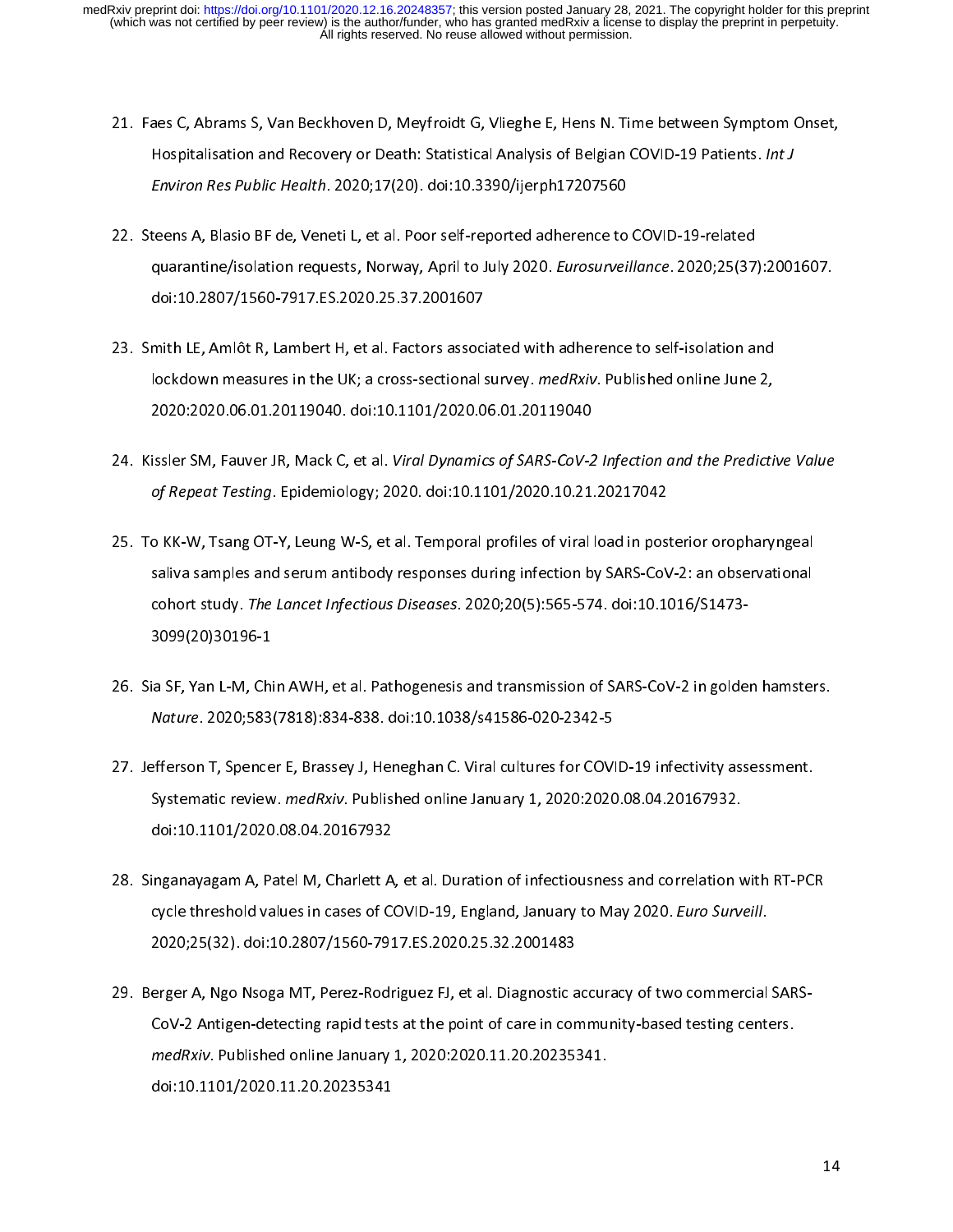- 31. Chen P, Nirula A, Heller B, et al. SARS-CoV-2 Neutralian Property CoV-2 Tests by Time Since Exposure. Ann<br>31. Chen P, Nirula A, Heller B, et al. SARS-CoV-2 Neutralizing Antibody LY-CoV555 in Outpatients with<br>31. Chen P
- Transcriptase Polymerase Chain Reaction–Based SARS-CoV-2 Tests by Time Since Exposure. Ann<br>Intern Med. Published online May 13, 2020. doi:10.7326/M20-1495<br>hen P, Nirula A, Heller B, et al. SARS-CoV-2 Neutralizing Antibody
- Intern Med. Published online May 13, 2020. doi:10.7320/M20-1433<br>
Intern Med. Published online May 13, 2020. doi:10.7320/M20-1433<br>
Covid-19. New England Journal of Medicine. 2020;0(0):null. doi:10.1<br>
Ickers AJ, Van Calster 31. Vickers AJ, Van Calster B, Steyerberg EW. Net benefit approaches to the evaluation of prediction<br>32. Vickers AJ, Van Calster B, Steyerberg EW. Net benefit approaches to the evaluation of prediction<br>33. Van Calster B, W
- Covid-19. New England Journal of Medicine. 2020;0(0):null. doi:10.1056/NEJMoa2025849<br>ickers AJ, Van Calster B, Steyerberg EW. Net benefit approaches to the evaluation of predi-<br>models, molecular markers, and diagnostic tes models, molecular markers, and diagnostic tests. *BMJ*. 2016;352:i6. doi:10.1136/bmj.i6<br>33. Van Calster B, Wynants L, Verbeek JFM, et al. Reporting and Interpreting Decision Curve Analysis<br>Guide for Investigators. *Eur Uro* models, molecular markers, and diagnostic tests. *BMJ.* 2016;352:i6. doi:10.113676mj.i6<br>an Calster B, Wynants L, Verbeek JFM, et al. Reporting and Interpreting Decision Curve A<br>Guide for Investigators. *Eur Urol.* 2018;74(
- 34. Fitzgerald M, Saville BR, Lewis RJ. Decision Curve Analysis. JAMA. 2015;313(4):409.<br>doi:10.1001/jama.2015.37 Guide for Investigators. Eur Urol. 2010;74(0):756-804. doi:10:10107j.euraro.2018.08.038<br>Itzgerald M, Saville BR, Lewis RJ. Decision Curve Analysis. JAMA. 2015;313(4):409.<br>doi:10.1001/jama.2015.37 34. Fitzgerald M, Saville Br, Lewis RJ. Decision Curve Analysis. JAMA. 2015;313(4):409.<br>doi:10.1001/jama.2015.37 doi:10.1001/jama.2015.37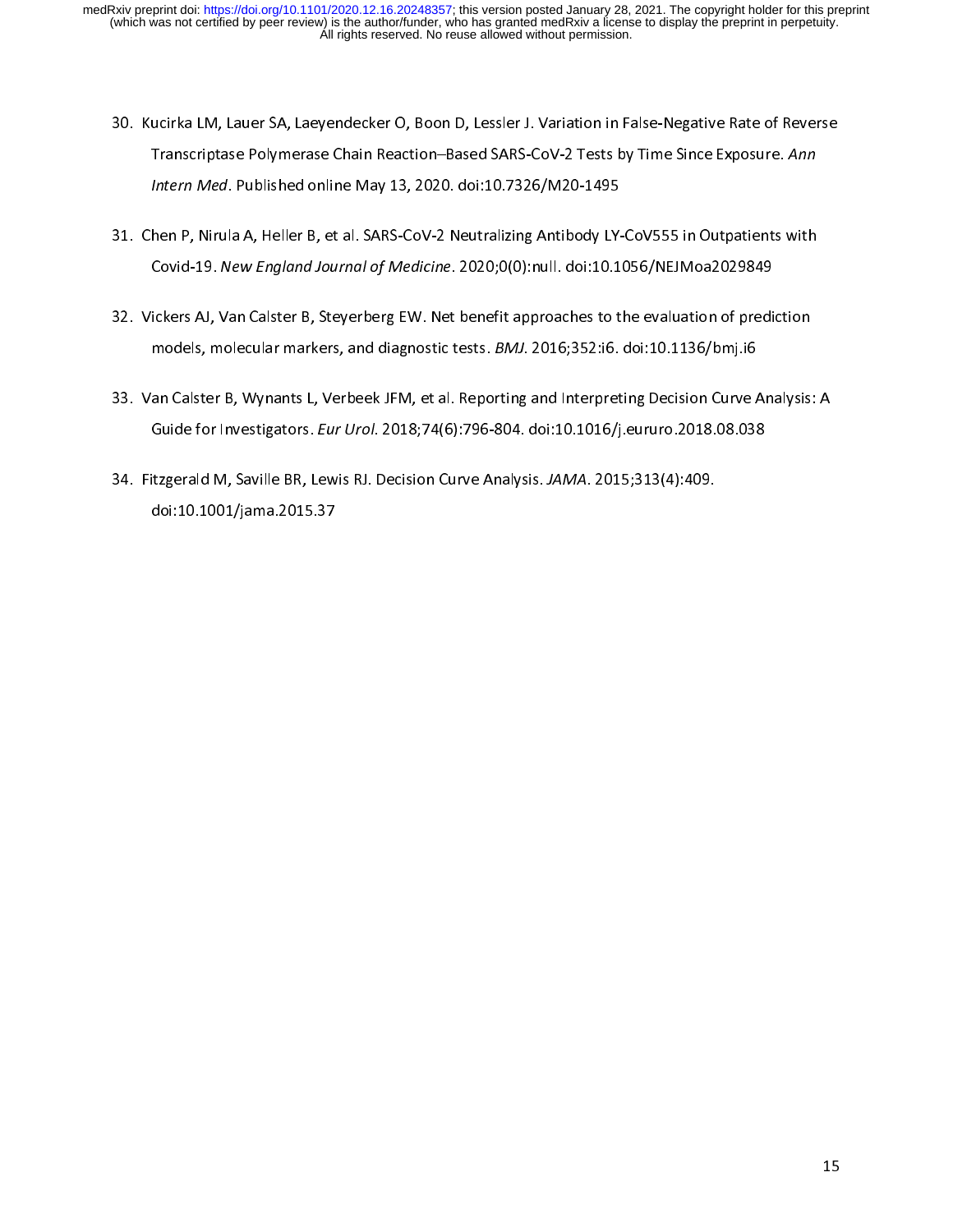# Figure 1

# A. Timing of transmission



B. Distribution of peak viral burden







C. Assay sensitivity over time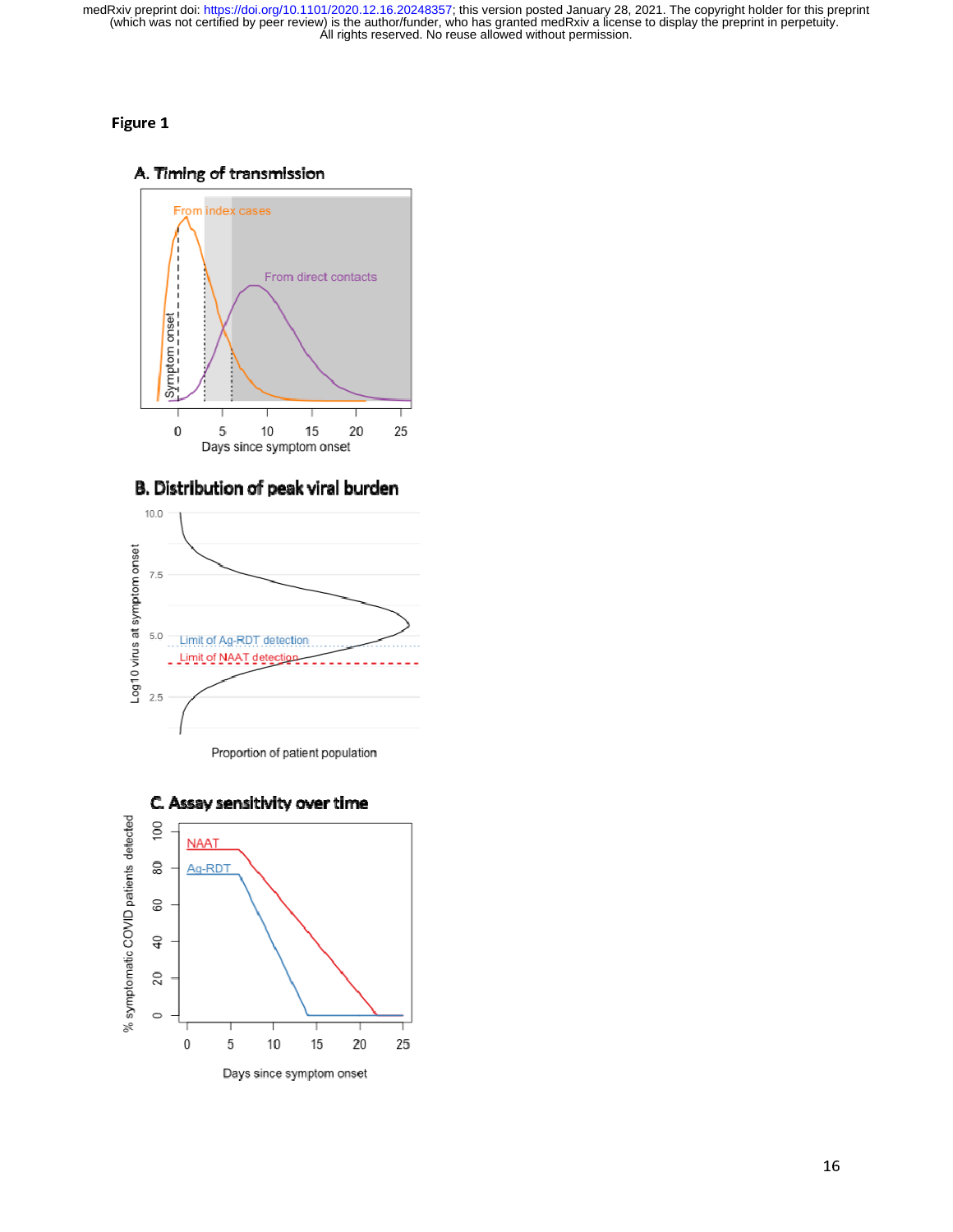

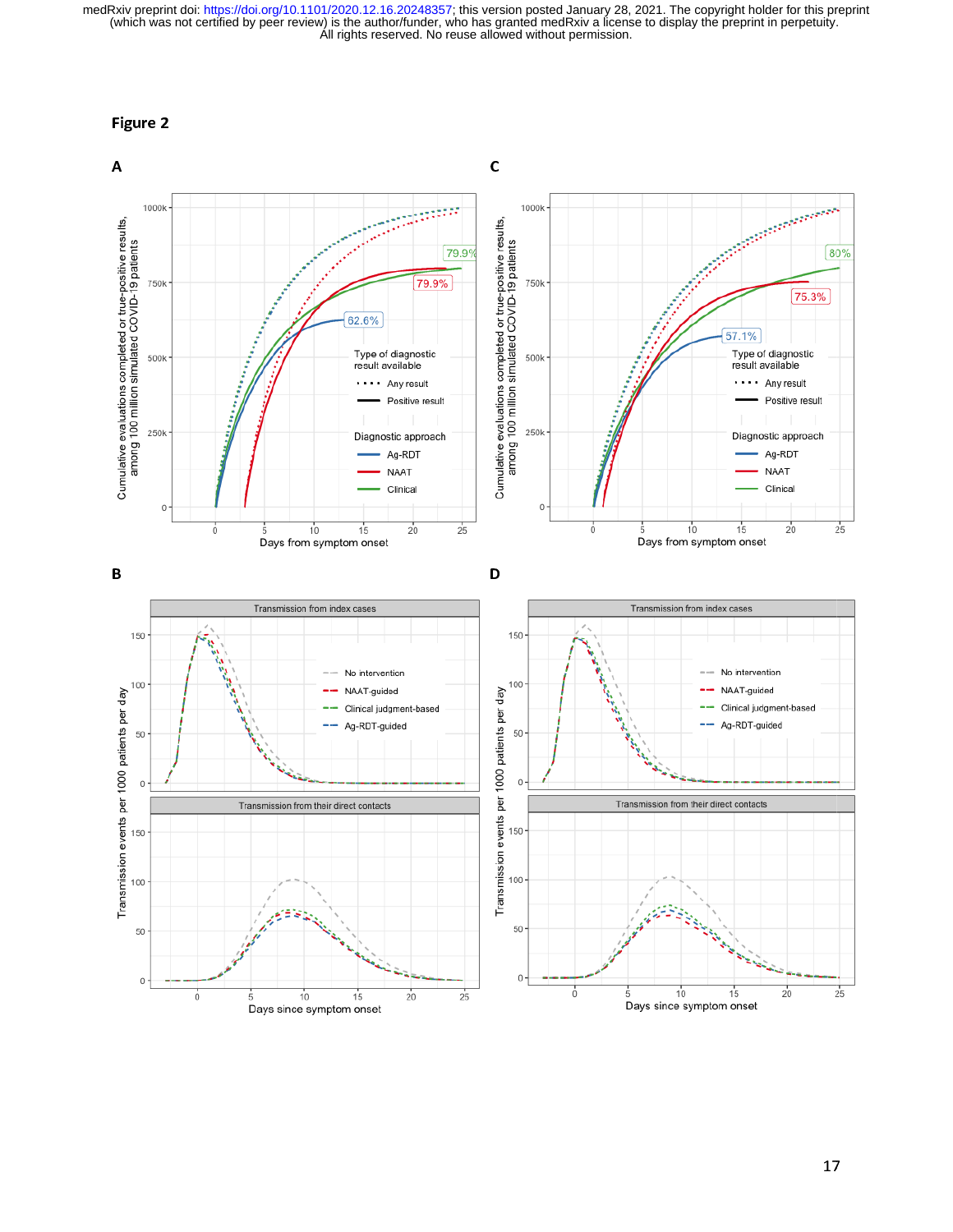# Figure 3

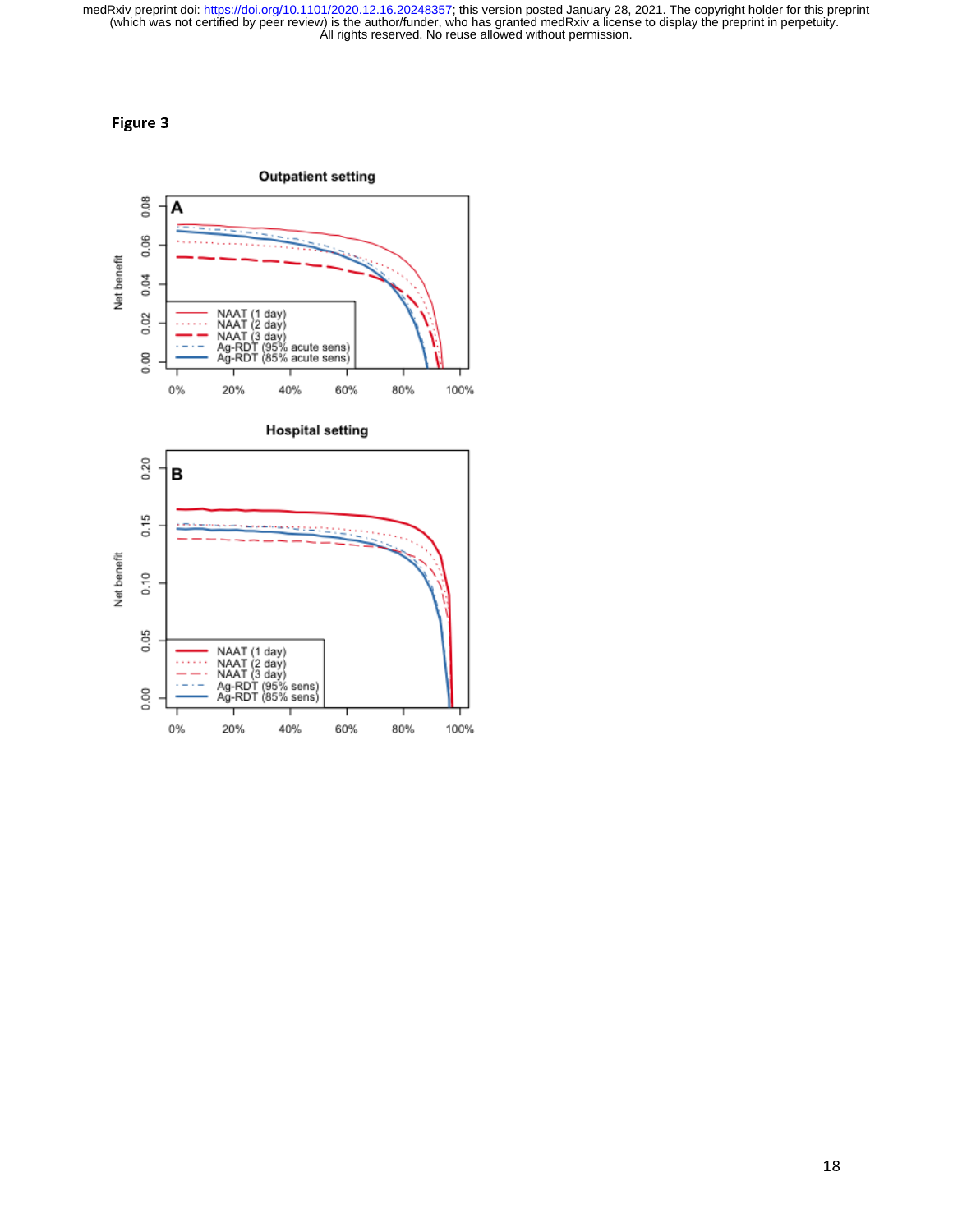

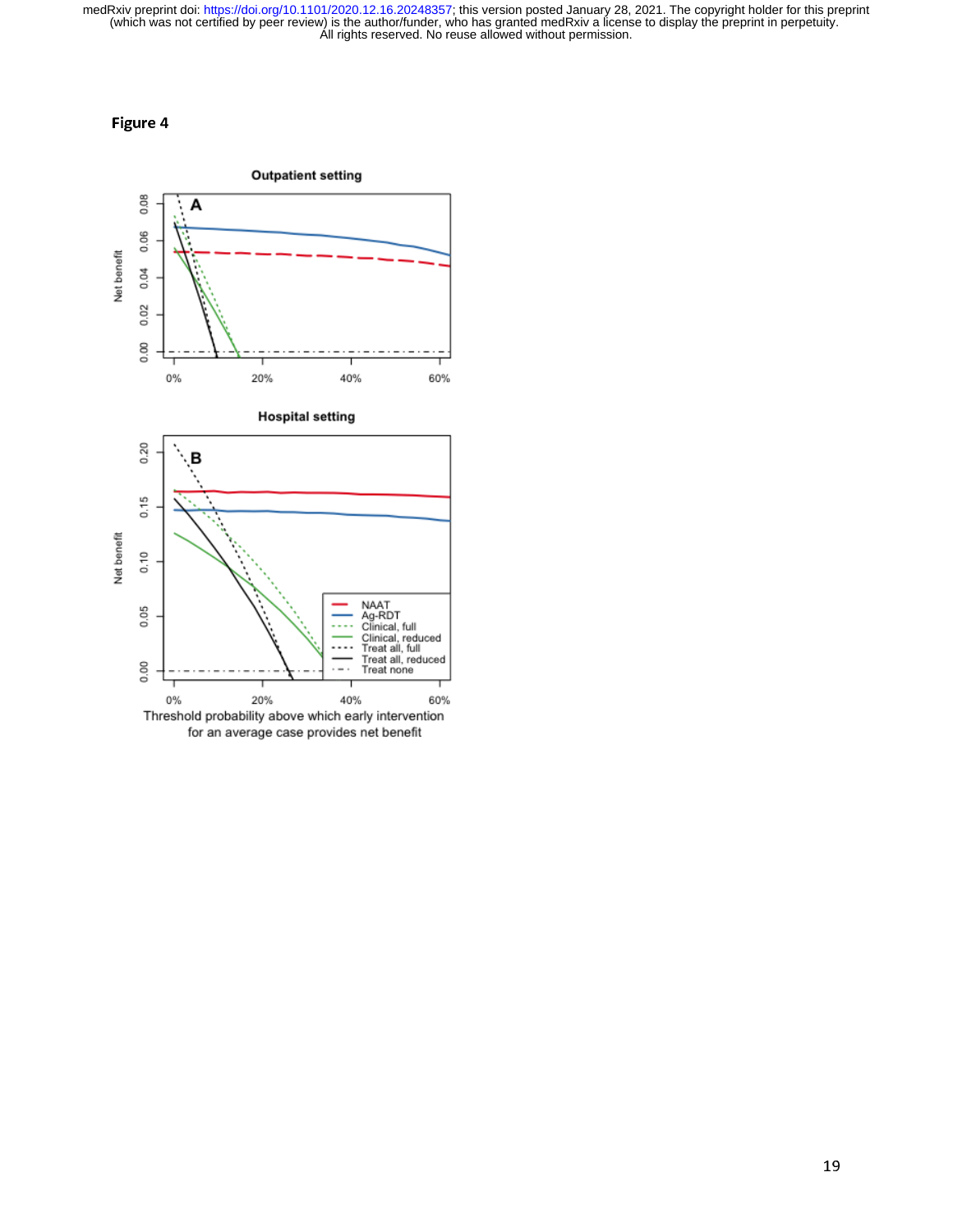# Figure Legends

Figure 1: Key assumptions in simulation of net benefit. Panel A: The timing of transmission events both<br>from cases and from their direct contacts, in absence of intervention, follows a non-uniform distribution<br>relative to relative to the time of symptom onset in the index case. Shading illustrates that different amounts of<br>transmission are preventable after earlier (light shading) versus later (dark shading) diagnosis. **Panel B:**<br>The simula transmission are preventable after earlier (light shading) versus later (dark shading) diagnosis. Panel I<br>The simulated viral burden in upper respiratory diagnostic specimens at symptom onset is log-normal<br>distributed acro transmission are preventable after earlier (light shading) versus later (dark shading) diagnosis. Panel B:<br>The simulated viral burden in upper respiratory diagnostic specimens at symptom onset is log-normally<br>distributed a The simulated across a simulated population. This may be conceptualized in terms of genome copies on a quantitative NAAT (units shown on y axis) or antigen copies (assumed to vary in proportion to genome copies during acut distributed across a simulation population. The conceptualization is opened to particle in the quantitative NAAT (units shown on y axis) or antigen copies (assumed to vary in proportion to genome copies during acute illnes copies during acute illness). Panel C: After an initial period of maximal detection, the simulated<br>sensitivity of Ag-RDT declines on a similar timeline as infectivity, and sensitivity of NAAT declines more<br>slowly.<br>Figure 2 copies during acute illness). Panel C: After an initial period of maximal detection, the simulated<br>sensitivity of Ag-RDT declines on a similar timeline as infectivity, and sensitivity of NAAT decline<br>slowly.<br>Figure 2: Timi

slowly.<br>Slowly.<br>Figure 2: Timing of testing and SARS-CoV-2 transmission events under different diagnostic algorithms<br>in the outpatient setting. Panel A: Test results over time among 1,000,000 COVID-19 patients. Patients<br>pr Figure<br>Figure<br>in the o<br>present<br>(and th Figure 2: Timing of testing and SARS-CoV-2 transmission events under different diagnostic algorithms in the outpatient setting. Panel A: Test results over time among 1,000,000 COVID-19 patients. Patients<br>present at a median 3 days after symptom onset. Ag-RDT and clinical judgment provide same-day result<br>(and thus have cur present at a median state stripper and stripper and stripper and stripper and stripper and thus have curves shifted to the left) relative to NAAT, but NAAT ultimately detects more true-<br>positive COVID-19 cases than Ag-RDT of intervention further reduced when diagnosis is non-virological (based on clinical judgment alone). positive COVID-19 cases as NAAT, but with lower specificity and no preference for the most infectious cases (no<br>shown). **Panel B:** Quantity and timing of transmission with and without intervention. Much of the<br>potential ef shown). **Panel B:** Quantity and timing of transmission with and without intervention. Much of the<br>potential effect of testing on transmission is diminished by delayed clinical presentation and incomplete<br>implementation of shown). Fanch B: Quantity and timing of transmission with and without intervention. Much of the<br>potential effect of testing on transmission is diminished by delayed clinical presentation and incon<br>implementation of or adhe implementation of or adherence to isolation and contact quarantine interventions, with the stringency<br>of intervention further reduced when diagnosis is non-virological (based on clinical judgment alone).<br>Figure 3: Net bene

implementation of intervention further reduced when diagnosis is non-virological (based on clinical judgment alone).<br>Figure 3: Net benefit analysis of COVID-19 diagnostic strategies. The 'threshold probability' is the post Figure 3: Net benefit analysis of COVID-19 diagnostic strategies. The 'threshold probability' is the po<br>test probability of having COVID-19, at which the benefits of intervening are balanced with the risks<br>(thus a higher t Figure 3: Net benefit analysis of COVID-19 diagnostic strategies. The 'threshold probability' is the post-<br>test probability of having COVID-19, at which the benefits of intervening are balanced with the risks<br>(thus a highe (thus a higher threshold probability corresponds to more stringent conditions for diagnosis, and vice<br>versa). For the current analysis, in which the benefit of intervention is time-dependent, the threshol<br>probability is de (the second in the sense of illness. In all panels, the most favored test at a given threshold probability is that maximizing net benefit, i.e. corresponding to the uppermost curve<br>Heavy red and blue curves represent the n probability is defined for intervention at the onset of illness. In all panels, the most favored test at a<br>given threshold probability is that maximizing net benefit, i.e. corresponding to the uppermost curve.<br>Heavy red an probability is that maximizing net benefit, i.e. corresponding to the uppermost curve<br>Heavy red and blue curves represent the net benefit achieved by NAAT-driven and Ag-RDT-driven<br>Heavy red and blue curves represent the ne Heavy red and blue curves represent the net benefit achieved by NAAT-driven and Ag-RDT-driven<br>Heavy red and blue curves represent the net benefit achieved by NAAT-driven and Ag-RDT-driven Heavy red and blue curves represent the net benefit achieved by NAAT-driven and Ag-RDT-driven